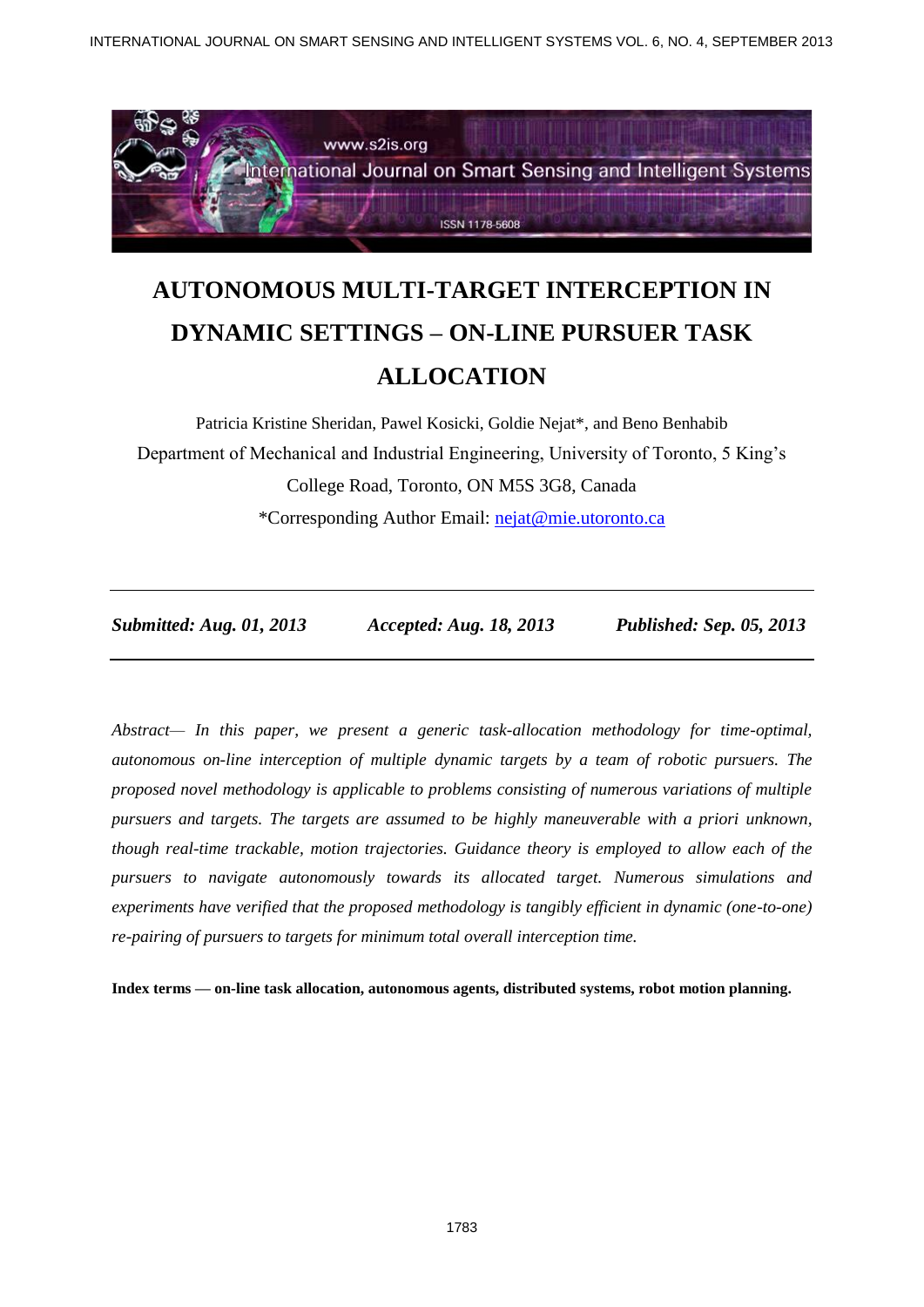#### I. INTRODUCTION

Teams of autonomous agents are used in applications where the task at hand may be too complex for one agent to achieve efficiently, including multi-target search and rescue, surveillance and tracking, and target interception (e.g., [1-3]). The agents (which we define here as pursuers) operate in dynamic environments, where they localize or intercept moving targets of interest. The movements of the targets are assumed to be unknown *a priori*, but, observable and trackable in real-time. In such scenarios, two problems must be addressed simultaneously: (*i*) optimal on-line (one-to-one) pairing of targets and pursuers throughout pursuit, and (*ii*) autonomous pursuer-motion planning.

In the literature, the first problem of pairing pursuers with targets has been commonly referred to as task allocation (e.g., [4-6]). Global optimality of task allocation or re-allocation (i.e., re-pairing), however, may not always be achievable as a result of the dynamic nature of the interception problem. Thus, the computational complexity of the problem would necessitate the acceptance of near-optimal pairings, as achieved subject to real-time constraints.

The second problem, pursuer motion-planning, would require a solution methodology that can easily adapt to target maneuvers as well as potential, frequent, changes in pursuer/target pairings. As shown by Kunwar [7], due to its minimal computational burden, the use of *Navigational Guidance Theory* in this endeavour would allow us to redirect limited computational resources toward the solution of the pairing problem. Furthermore, navigational guidance yields pursuer motion-trajectories that are time optimal for the interception of highly maneuverable targets [8].

In this paper, we present a generic task-allocation methodology that allows a team of autonomous robotic pursuers to optimally intercept multiple mobile targets in a time efficient manner within dynamic environments, first addressed by us in [3]. Furthermore, the proposed methodology re-pairs pursuers and targets as needed in an on-line manner. Prior to presenting our novel methodology, a discussion on the pertinent literature is provided.

## a. Multi-Pursuer Task Allocation

Allocating pursuers to dynamic targets for interception is similar to the Multiple Traveling Salesperson Problem (MTSP) in 'moving cities' scenarios [9]. Solutions proposed for the MTSP with 'static cities' have been mostly off-line solutions that determine the optimal salesperson–city sequence before the salespeople begin traveling [10-14]. Such strategies,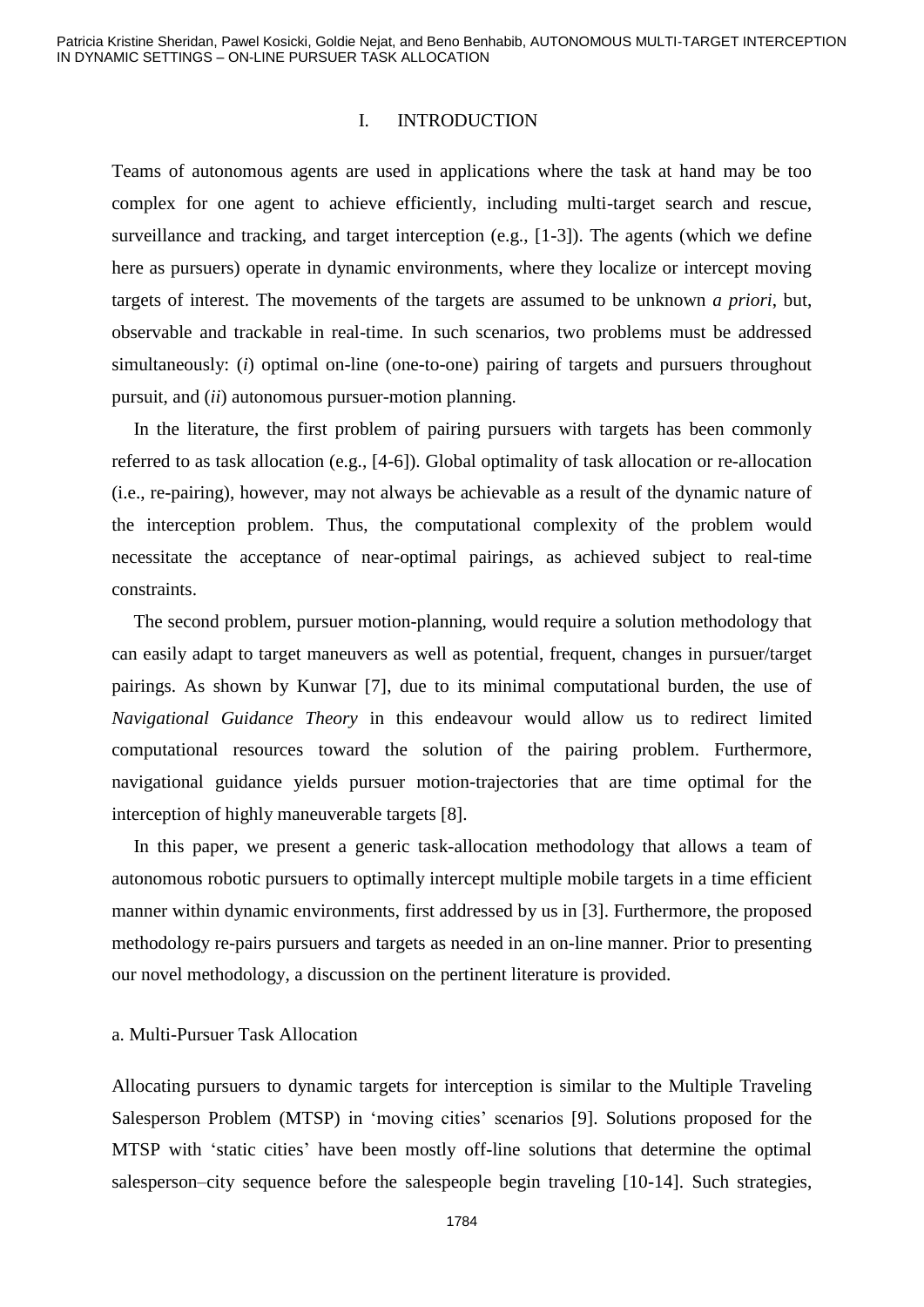with a unique set of pairings of salespeople (pursuers) to static cities (targets) or to cities with *a priori* known 'trajectories', do not allow on-line modification of salespeople's assignments [15].

On-line solutions must ensure that pursuers always strive for optimal pairings, while adapting their motion to their assigned targets' movements. For example, a branch-and-bound solution presented by Earl *et al.* [16], where the optimal assignment is determined by selectively expanding and traversing a tree of all possible assignment sets using the A\* search algorithm. Wu *et al.* [4], present an on-demand interception system where pursuers are assigned as each target's interception deadline approaches, by maximizing the probability of interception and minimizing the threat value of the target. In the work of Tsalatsanis *et al.* [6], tasks are assigned to a heterogeneous group of pursuers with different sensing capabilities by maximizing a sensor utilization function. Reimann *et al.* [17], present a differential game-theory-based re-allocation algorithm for the interception of evasive targets.

On-line assignment methods may further need to deal with scenarios in which the numbers of pursuers and targets vary dynamically. Mataric *et al*. [18] present a centralized auction method to allocate a fixed number of pursuers to static targets according to a nearestneighbour policy, where targets pop-up at random locations. Ostergard *et al*. [19] present a distributed solution for a group of pursuers to address static targets that appear at pre-defined locations at random times. However, while these techniques account for a variable number of targets, they do not account for variability in the number of pursuers during pursuit.

### b. Pursuer-Motion Planning

The efficiency of the aforementioned task-allocation task is closely related to the planning and execution of optimal pursuer-motion trajectories. Centralized multi-target interception methodologies in the literature include path planning through cell decomposition [20], polynomial interpolation trajectory generation [15], and the development of waypoints through Voronoi graphs [14]. However, while these approaches are well suited to applications where targets are static or move along pre-defined trajectories, they are not readily applicable to targets with a high degree of maneuverability.

Guidance theories, on the other hand, have been successfully used to navigate interceptors toward targets with highly-maneuverable motions. These techniques are well suited to dynamic multi-target interception problems, as they can adapt to the targets'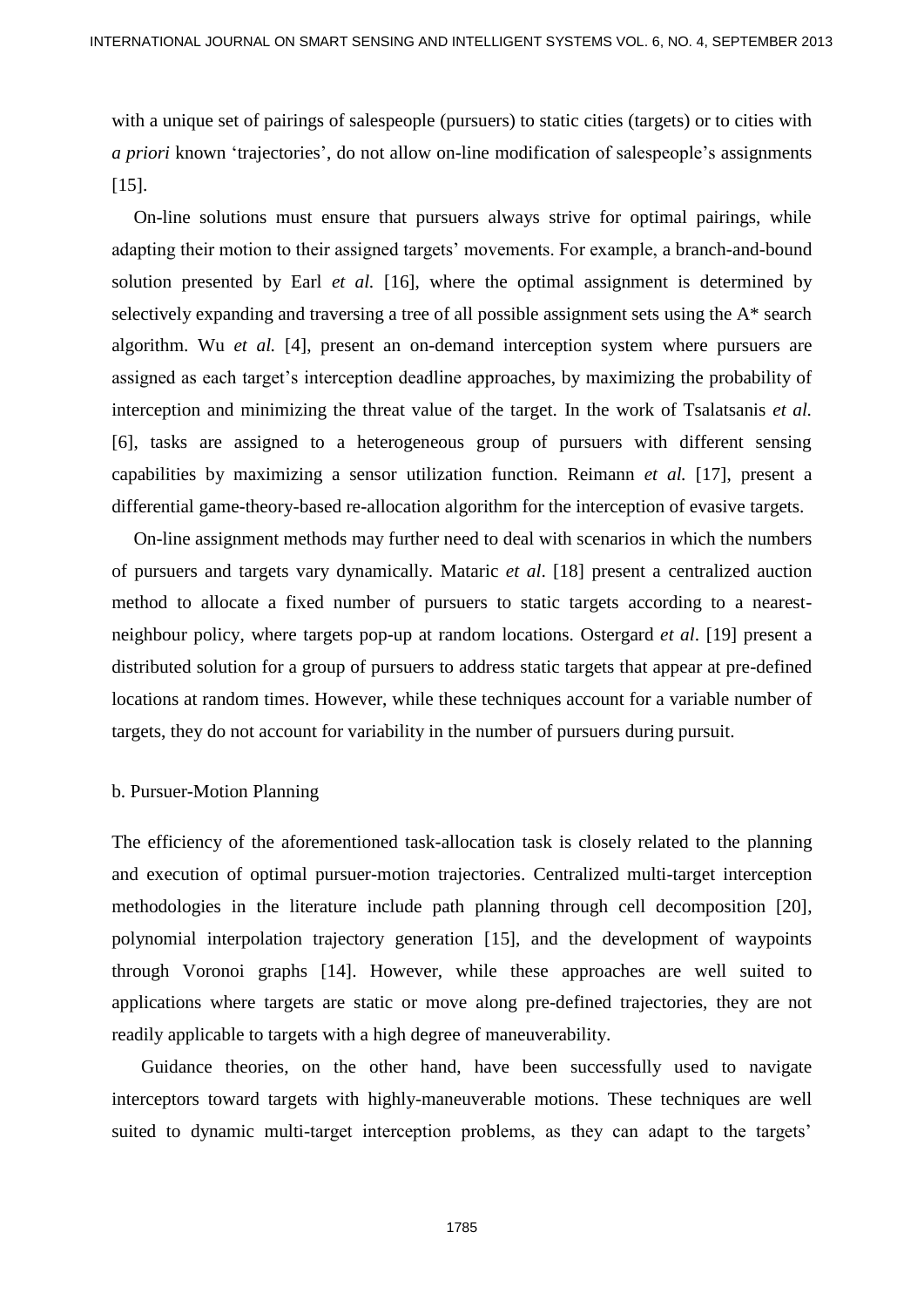movements quickly due to the minimal computational burden, allowing for effective continuous on-line re-planning of the robotic pursuers' movements [7, 8, 21, 22].

For scenarios in which the trajectories of targets are fixed, the avoidance of dynamic obstacles in the workspace has been addressed solely by re-planning of the paths of the pursuers when needed [23, 24]. However, it is possible that due to path deviations, a pursuer may become better suited to intercept a different target. As a result, the only manner in which to ensure that on-line path planning with obstacle avoidance does not affect the optimality of the pairing solution, is to have the pairings determined on-line as well.

#### II. PAIRING PROBLEM FORMULATION

The proposed methodology presented in this paper allows for the re-pairing of pursuers and targets in order to account for possible real-time variations of the interception problem due to the appearance/disappearance of targets and/or increase/reduction in the numbers of pursuers. Instantaneous position and velocity information of the pursuers and targets must be acquired or estimated for each re-pairing.

Interception is defined as a pursuer matching the position of its allocated target, and *interception time of a target by a pursuer* is the time a pursuer takes to travel from its current position to the estimated location where it *intercepts* its assigned target. Although pursuers execute their assigned motion trajectories (i.e., tasks) autonomously, the dynamic optimal allocation of tasks (i.e., continuous re-pairing) is centralized. Only one-to-one interceptions are considered. The objective, herein, is to minimize total interception time of all targets.

Let **X** be an  $(m \times n)$  pursuer/target pairing matrix:

$$
x_{ij} = \begin{cases} 1 & \text{if Pursuer } i \text{ is paired with Target } j, \\ 0 & \text{otherwise}; \end{cases}
$$
 (1)

subject to two primary constraints:

(*a*) the total number of pairings is equal to the minimum number of pursuers or targets

$$
\sum_{i=1}^{m} \sum_{j=1}^{n} x_{ij} = \min(m, n), \text{ and } ,
$$
 (2)

(*b*) each pursuer is paired with only one target, and vice versa

$$
\sum_{j=1}^{n} x_{ij} = \begin{cases} 1 & \text{if Pursuer } i \text{ is paired,} \\ 0 & \text{otherwise}; \end{cases} \forall i , \text{ and} \tag{3}
$$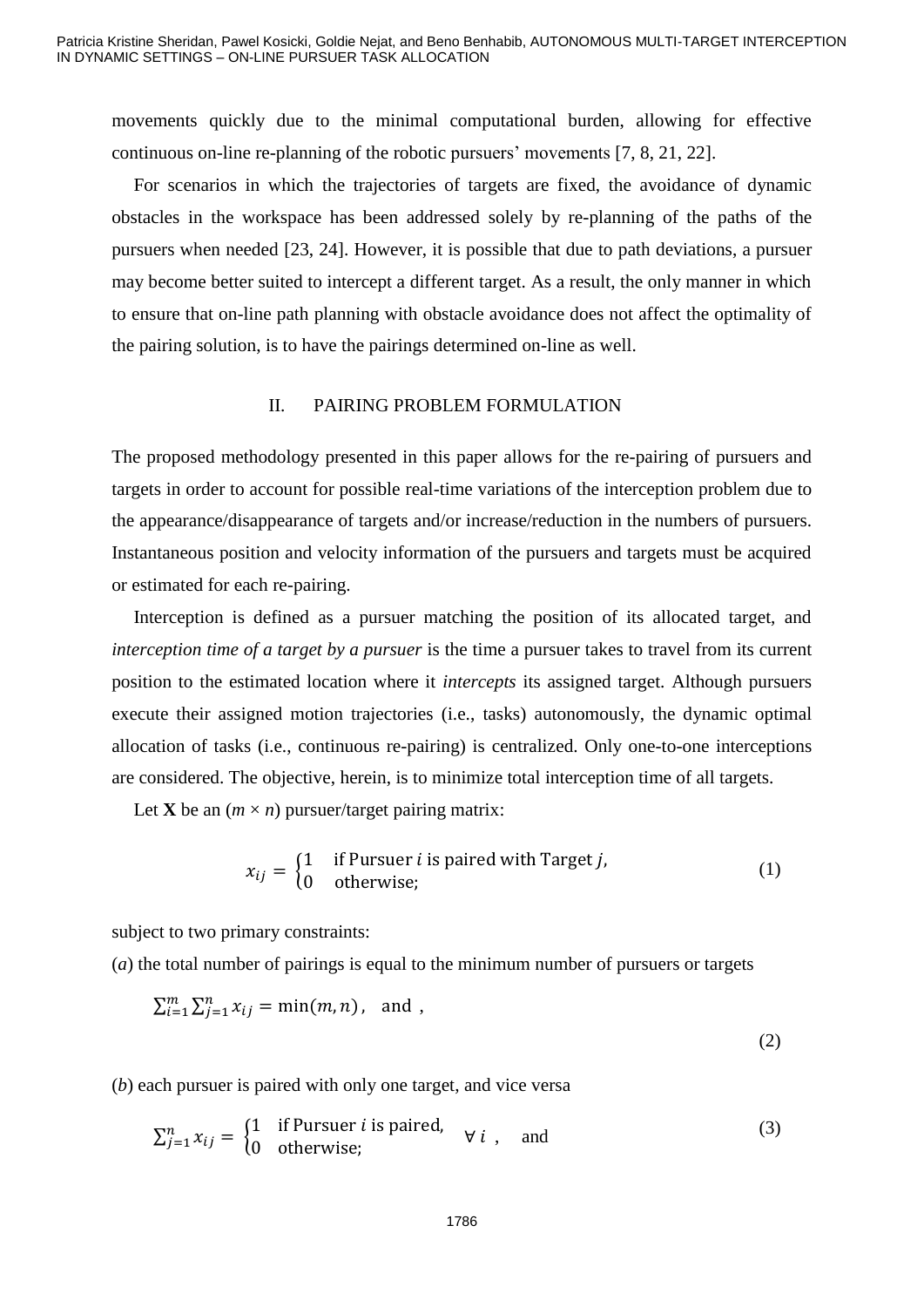$$
\sum_{i=1}^{m} x_{ij} = \begin{cases} 1 & \text{if Target j is paired,} \\ 0 & \text{otherwise;} \end{cases} \quad \forall j \quad . \tag{4}
$$

Above, *m* and *n* are the number of pursuers and targets that exist within the system at the time of the optimization, respectively. Namely, as these numbers change, pursuer/target pairings need to be re-evaluated, and **X** is resized accordingly.

Let **F** be an  $(m \times n)$  interception-time matrix:

$$
f_{ij} = t_{ij}, \qquad \forall i, j \tag{5}
$$

where  $t_{ij}$  is the time taken by Pursuer *i* to intercept Target *j*.

Let  $G(X)$  be a matrix representation, such that only pairings defined by  $X$ , are considered:

$$
g_{ij} = x_{ij} \times f_{ij}, \qquad \forall i, j. \tag{6}
$$

As a min-max optimization problem, our objective herein is to minimize the maximum interception time of the group of pursuers, while considering all the pursuer/target pairs, at any given time:

$$
\min Z = \min \max[\mathbf{G}(\mathbf{X})],\tag{7}
$$

where *Z* is the objective function defined in matrix form.

## III. SOLUTION METHODOLOGY

One of the primary novelties of our proposed methodology is its modular architecture, where the user can make application-specific implementation decisions within each module without affecting the functionality of the entire system. The proposed architecture utilizes four modules: Information-Acquisition, Data-Management, Task-Allocation, and Navigation, respectively, Figure 1.

#### a. Information-Acquisition Module

This module determines the states of the pursuers/targets within a designated workspace. It comprises a sensory system capable of determining the positions and velocities of all pursuers and targets. This module must update pursuer/target state information and the interception status, within the Data-Management module, every Δ*tstate*.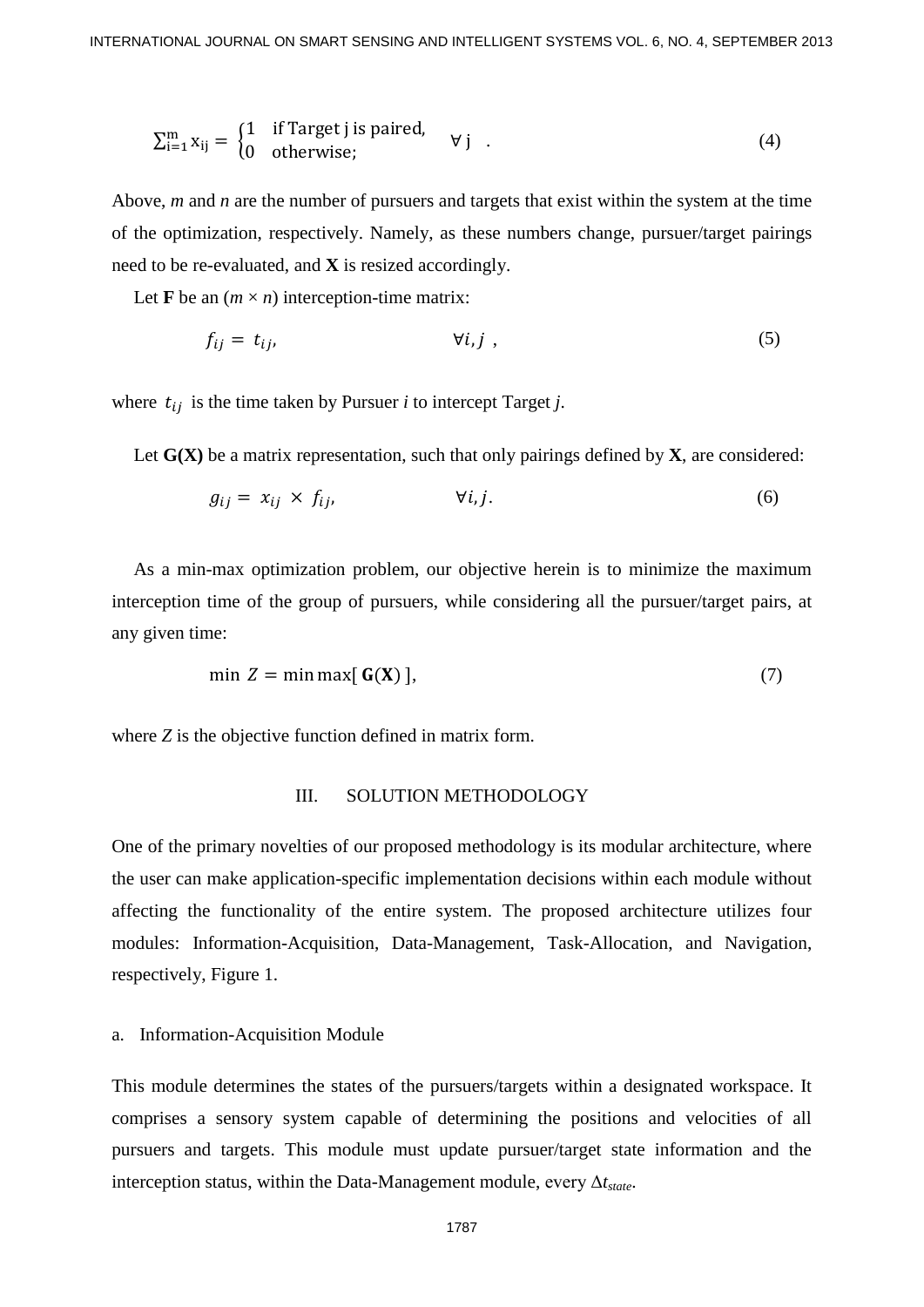#### b. Data-Management Module

This module acts as a common point for data sharing across the system. In order to ensure that the most recent information is available, a Blackboard Approach is used to store, update, and publish new target/pursuer state information [3]. Four specific data structures are updated onto and read from the Blackboard, as shown in Table 1.

The Interception Status, which allows this module to control the execution of the Navigation and Task-Allocation modules, indicates whether there are targets remaining to be intercepted. While the Interception Status is *false*,  $(n > 0)$  the module triggers the Navigation and Task-Allocation modules to continuously execute; when the Interception Status is *true* it alerts them to stop executing as the current interception pursuit has ended.

The Blackboard is updated every ∆*tstate* by the Information-Acquisition module according to new pursuer and target state information, as well as latest pairings. The value of the userselected ∆*tstate* is ultimately bounded by the sensing hardware's refresh rates and the minimum detectable amount of change in position.

#### c. Task-Allocation Module

This module determines the pursuer/target interception pairings. Its two key components are: (*i*) the estimation of interception times, and (*ii*) the determination of optimal pairings, **X**. The first component which calculates the interception times for all possible pairings reads the pursuer/target state information from the Data-Management module and, based on the specific guidance method used, calculates and sends the matrix **F** to the optimization search engine to determine appropriate pairings.

The search engine can employ any integer-optimization method, but must be able to determine an optimal pairing solution, **X**, within ∆*tstate*. The search for the new set of pairings is terminated when: (*i*) the algorithm finishes searching through all possible combinations, or (*ii*) ∆*tstate* has been reached.

## d. Navigation Module

This module navigates each pursuer towards its allocated target. The two components of this module, the Guidance Method and the Motion Controller, can be implemented as desired by the user provided they meet the specified update rates. The guidance method reads the target states from the Data-Management module and determines the required interception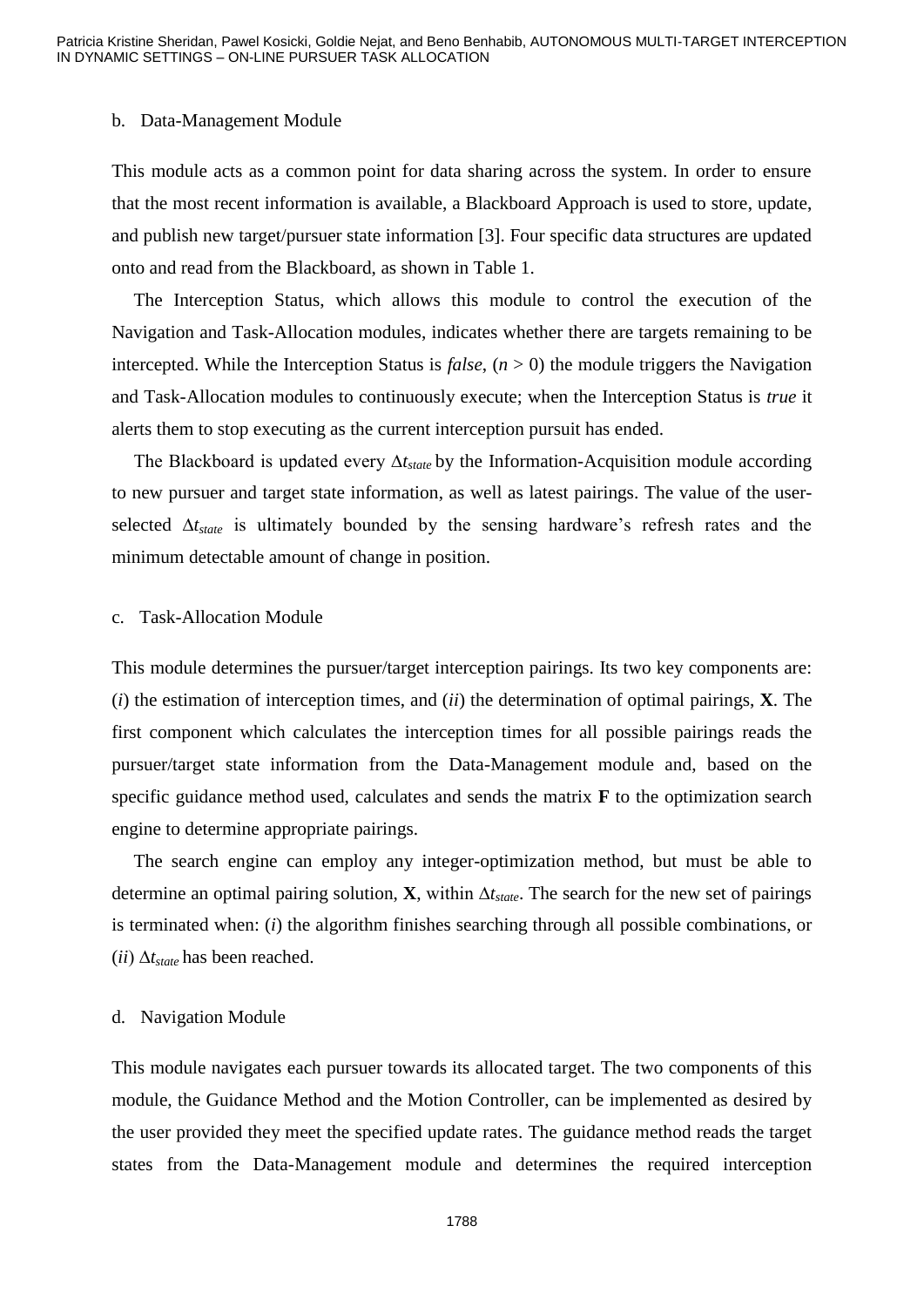accelerations for the pursuers autonomously every ∆*tmotion*, which is significantly less than ∆*tstate*. These accelerations are, then, sent to the pursuer's motion controller for conversion into motion commands that are executable by the pursuers. The user-selected ∆*tmotion* is bounded by the minimum pursuer position and velocity change detectable by the Information Acquisition module.



Figure 1. Architecture of Proposed Solution Methodology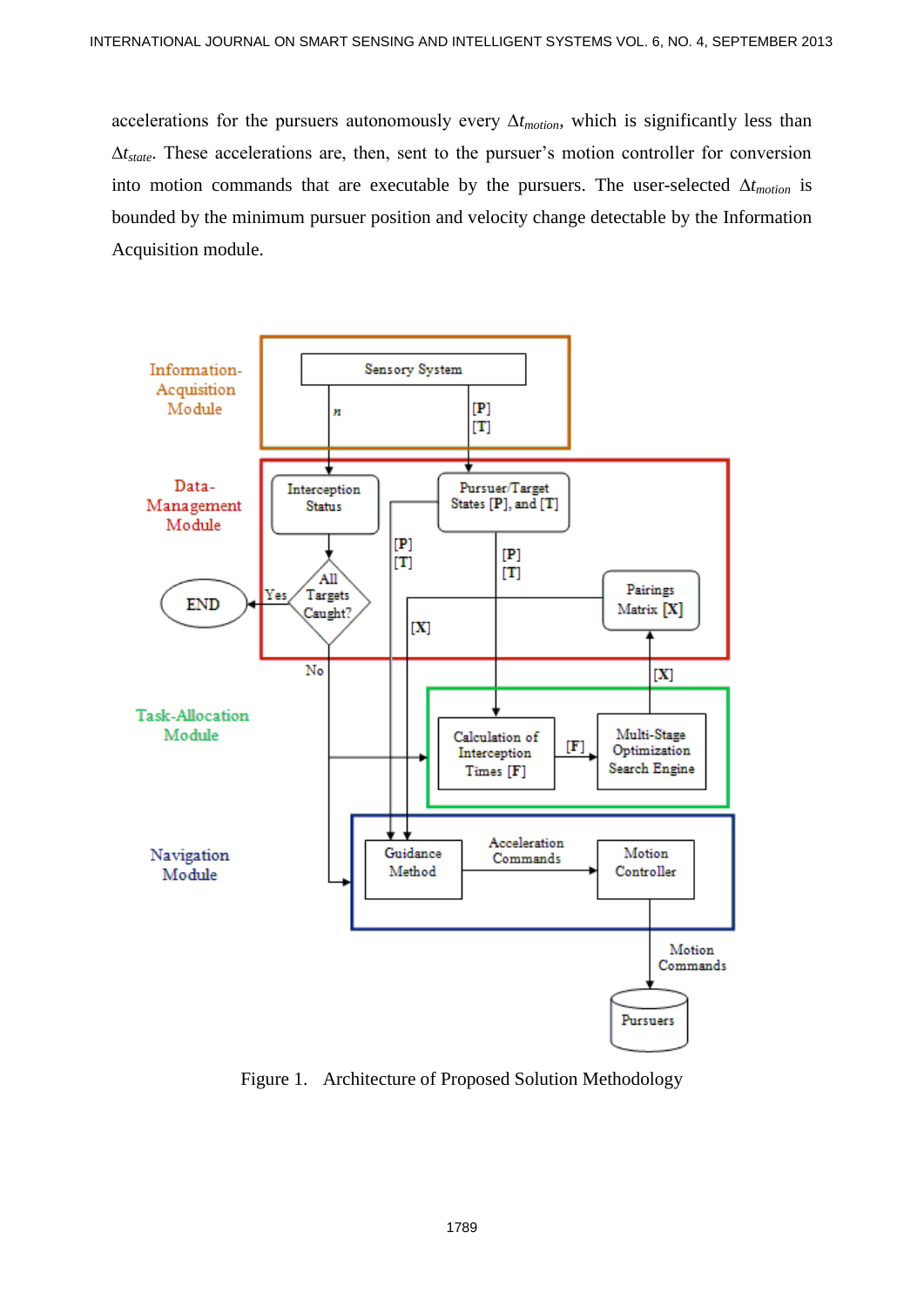# Table 1: Data Exchange Rights on the Blackboard

|                             |                                                             | Data Structures*                     |    |   |   |
|-----------------------------|-------------------------------------------------------------|--------------------------------------|----|---|---|
| <b>Module</b>               | <b>Purpose</b>                                              | <i>Interception</i><br><b>Status</b> | ſР |   |   |
| Information-<br>Acquisition | Update the numbers and locations of Pursuers<br>and Targets | W                                    | W  | W |   |
| Task-Allocation             | <b>Update the Pairings Matrix</b>                           |                                      | R  | R | W |
| Navigation                  | Guide Pursuers towards their Targets                        |                                      | R  | R |   |

\*W defines write permission, R defines read permission, and N defines no permission.

# IV. IMPLEMENTATION METHODOLOGY

The proposed implementation methodology addresses pursuer/target pairing, target tracking, and pursuer-motion planning.

# a. Task-Allocation Module: Pursuer/target Pairing

Three main components are needed to implement this module: (*i*) a metric to evaluate the optimality of individual pairings, (*ii*) a search method to determine the optimal set of pairings, and (*iii*) a method to deal with inequalities between the number of pursuers and targets.

# a.i Interception Time Metric

Interception times need to be calculated for all pursuer/target combinations in real-time due to uncertainty in target trajectories. Herein, Advanced Predictive Guidance Law (APGL) [25] is used for this purpose:

$$
t_{ij} = \frac{R_{TP}}{v_R} \quad , \tag{8}
$$

where  $v_R$  is defined as the magnitude of the closing velocity,  $v_c$ , projected along  $R_{TP}$ , which is the Euclidean distance from the position of Pursuer *i* to that of Target *j*:

$$
v_c = v_{Tj} - v_{Pi} \quad , \tag{9}
$$

$$
\boldsymbol{p}_c = \boldsymbol{p}_{T_j} - \boldsymbol{p}_{P_i} \quad , \quad \text{and} \tag{10}
$$

$$
v_R = \frac{p_c \cdot v_c}{\|p_c\|} \tag{11}
$$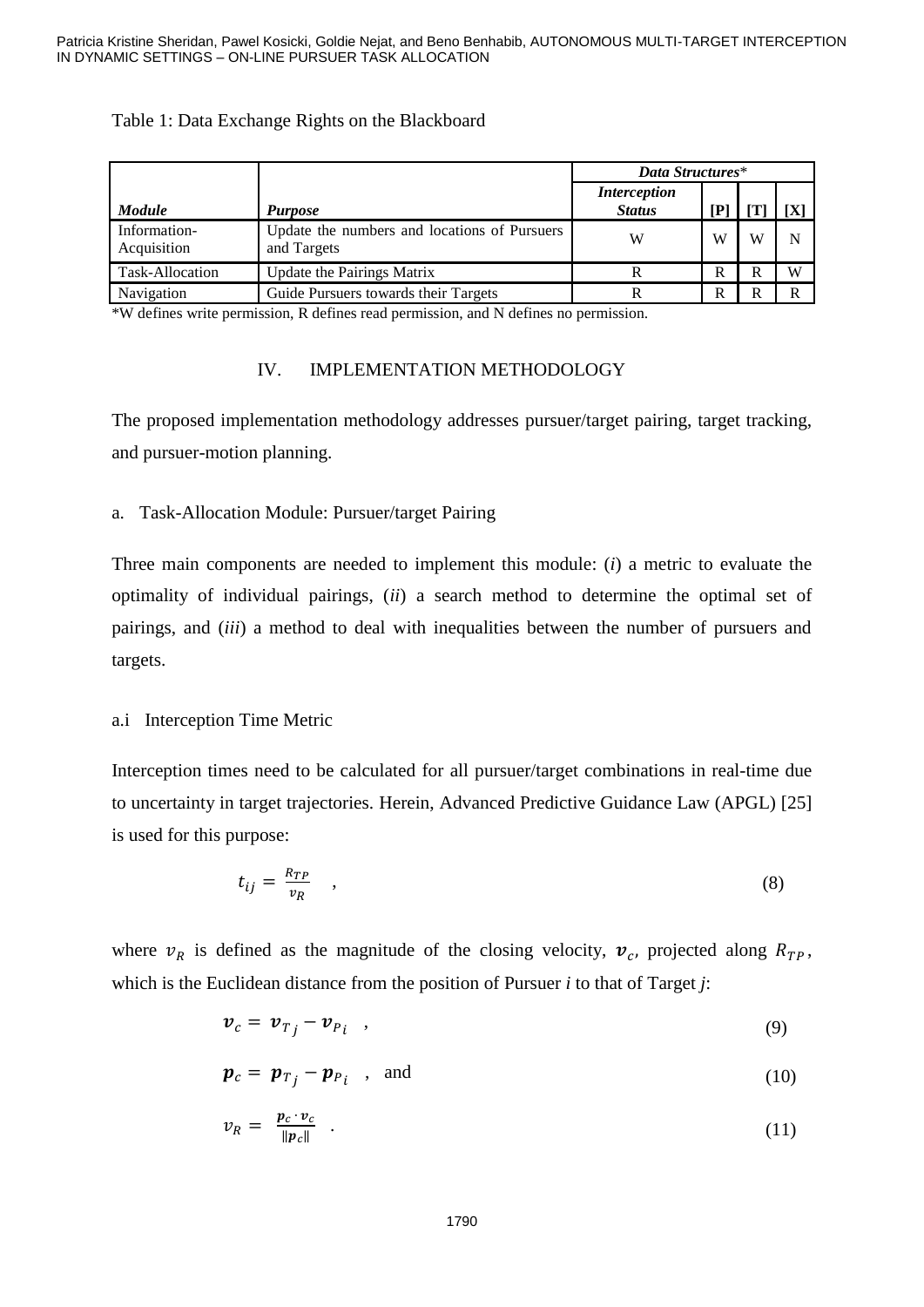#### a.ii Optimization Search Engine

An integer-optimization method capable of providing effective results within the required update rates of the module is recommended. In our work, Simulated Annealing [26] was used.

## a.iii Coping with Inequalities in the Number of Pursuers and Targets

In the case of an excess number of pursuers, allocating unpaired pursuers to either real or *fictitious* targets in the workspace could move them in an *anticipatory behaviour* of intercepting targets with inherent uncertainty in their movements. We propose the generation and use of *fictitious targets*, called *ghost targets*, that are used to anticipate where the targets will likely go, and guide pursuers towards a convergence point of all the not-intercepted targets' motions.

For Pursuer *i*, its corresponding ghost target is placed at a weighted distance,  $p_{G_i}$ , amongst the remaining un-intercepted targets, as follows:

$$
\boldsymbol{p}_{G_i} = \sum_{j=1}^n \left( \frac{\frac{1}{t_{ij}}}{\sum_{j=1}^n \frac{1}{t_{ij}}} \times \boldsymbol{p}_{T_j} \right).
$$
 (12)

Adding ghost targets to the system does not affect the determination of an optimal pairing solution as the calculation of ghost targets does not occur until after a pursuer has been classified as *unpaired*.

In the case of excess targets, any target unpaired after the optimization search, is left notpursued.

## b. Information-Acquisition Module: Target Tracking

The implementation of the Information-Acquisition Module requires pursuer and target state information for frequent and consistent identification and localization, such that interception times and pursuer-motion trajectories can be estimated/planned as accurately as possible. This information can be attained via an external centralized sensory system or a distributed system of on-board-pursuer sensors depending on the application at hand.

In our experiments with mobile robots (presented in Section VI), a centralized vision system was used to acquire robot-state information. The robots were color-coded to identify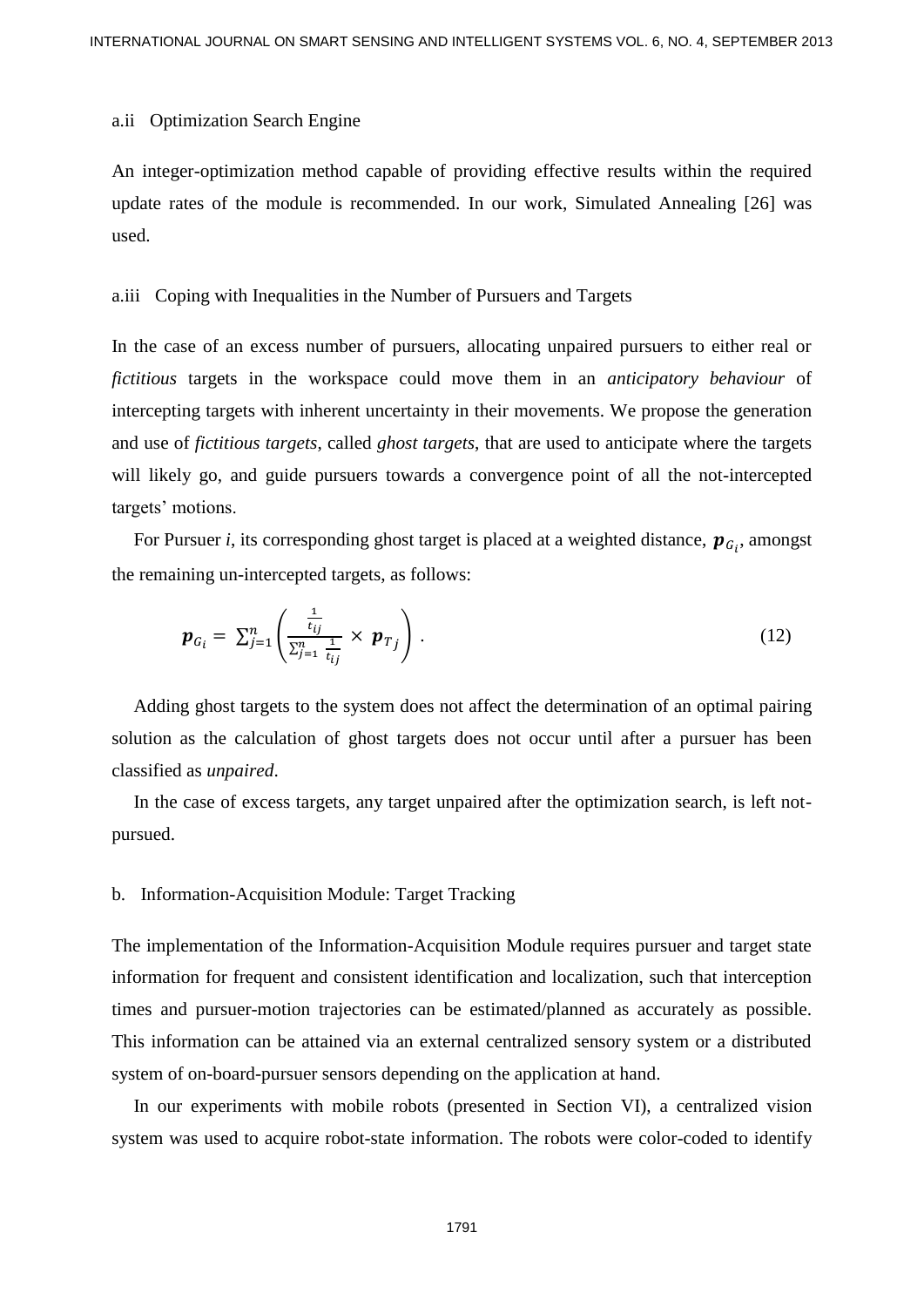their location and heading using a classification algorithm based on weighted Euclidean distances [25].

## c. Navigation Module: Pursuer-Motion Planning

The implementation of the Navigation module requires a pursuer-motion planner and a motion controller. We recommend the utilization of navigation-guidance methods to be converted to appropriate motion commands in order to physically maneuver the pursuers within their environment.

## c.i Guidance Method

In navigation guidance, a pursuer is accelerated toward an estimated dynamic interception point on the collision triangle between the pursuer and target [27], such that as the interception point changes, so does the acceleration applied to the pursuer. Therefore, at a required update rate, the target's velocity, acceleration, and jerk must be estimated (e.g., by using an Extended Kalman Filter with the target state information as in [7]) to determine the acceleration command for the pursuer.

The Advanced Predictive Guidance Law (APGL) was chosen in this work to better cope with highly-maneuverable targets [25]. With respect to APGL, the pursuer acceleration*,*  $\mathbf{a}_P(t)$ , needed to intercept a target, moving with an acceleration  $\mathbf{a}_T$ , at time instant *t*, is calculated by:

$$
\int_0^{t_F} \boldsymbol{a}_P^2(t) \, dt \text{ , where } \tag{13}
$$

$$
\boldsymbol{a}_P = N \boldsymbol{v}_c \boldsymbol{\lambda} + \frac{N}{t_{go}^2} \left[ \frac{1 - \cos(\omega t_{go})}{\omega^2} \right] \boldsymbol{a}_T + \frac{N}{t_{go}^2} \left[ \frac{\omega t_{go} - \sin(\omega t_{go})}{\omega^3} \right] \boldsymbol{a}_T
$$
, and (14)

where  $t_F$  is the total duration of the interception, N represents a navigation ratio,  $t_{g0}$  is the time-to-go until interception from *t* to  $t_F$ ,  $\lambda$  represents the rate of change of the line-of sight, and  $\omega$  is the maneuvering frequency of the target.

An obstacle-avoidance method should also be implemented to ensure that no collisions occur amongst pursuers. Any obstacle-avoidance method that minimizes deviation from the pursuer's desired direction of travel in order to avoid dynamic obstacles would be acceptable.

The Obstacle Avoidance Navigation Law (OANL) presented by Kunwar *et al.* in [25] was used in this work as it is designed to work with the APGL. The OANL uses a Collision-Cone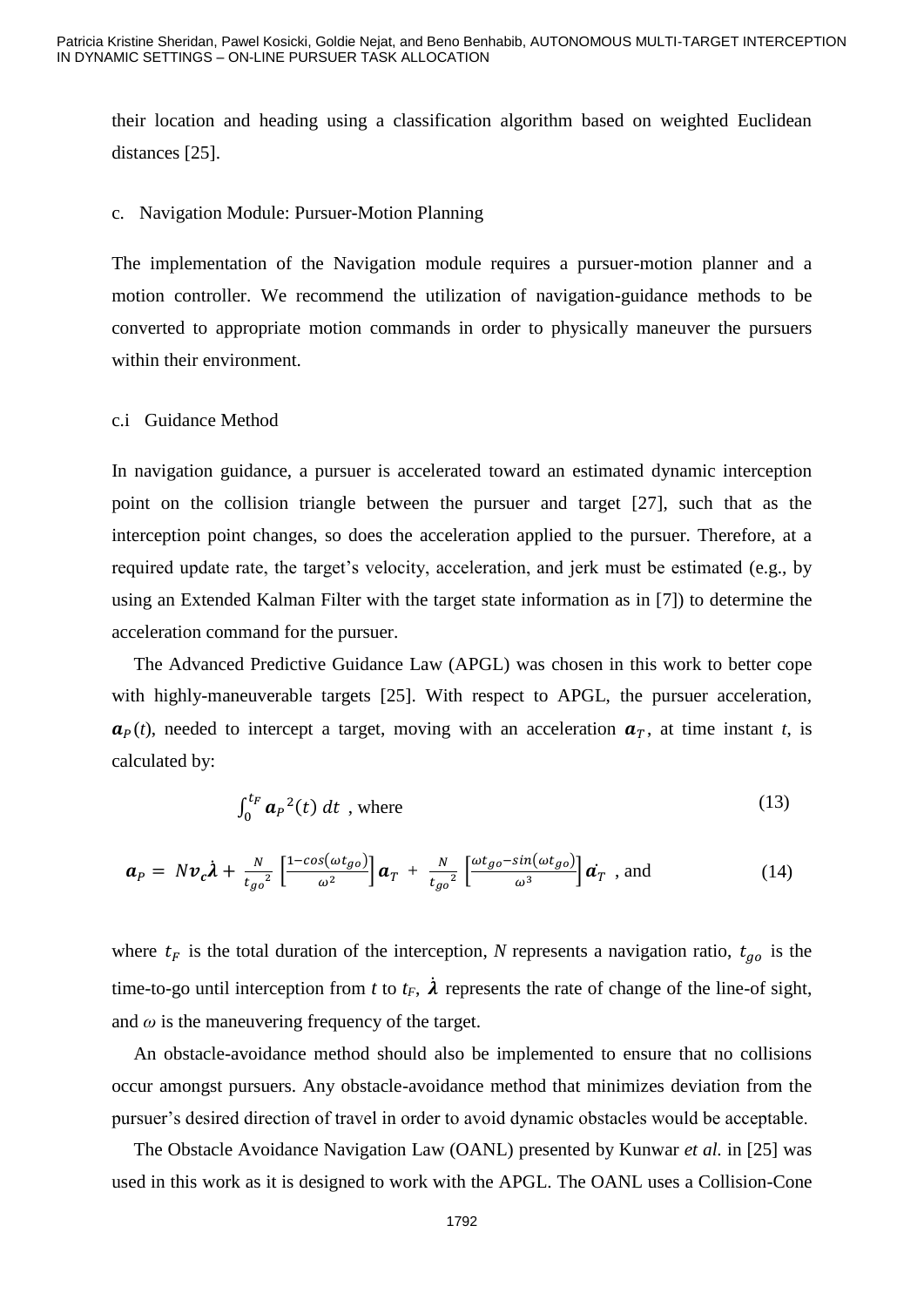approach to identify obstacles to be avoided. The use of obstacle avoidance does not affect the optimality of pairings as they are continuously re-evaluated on-line. Thus, if a pursuer's deviation from initial path is significant enough to result in the optimal pairing of this pursuer to an alternate target, the optimization search engine will return this alternate set of pairings.

#### c.ii Motion Controller

The acceleration commands that are generated by the guidance method need to be verified and translated into executable motion commands. The motion controller must ensure the acceleration commands generated are achievable by the pursuers by directly considering the kinematic model of the pursuers and the necessary non-holonomic constraints.

Feasible accelerations are converted to appropriate motion commands, and infeasible accelerations are converted to the maximum feasible accelerations which provide the least directional deviation that can be achieved while complying with the non-holonomic constraints of the pursuer.

## V. SIMULATED EXPERIMENTS

Numerous simulations were carried out to examine the performance of the proposed multipursuer, multi-target time-optimal interception methodology. In all simulations, the initial speeds and orientations of the targets were randomly determined, and were randomly changed periodically throughout pursuit.

a. An On-line Re-pairing Example for Fixed Numbers of Pursuers and Targets

In order to determine the benefit of the proposed on-line re-pairing system (ORP), we directly compared it to both a fixed-pairing system (RFP) and a partial re-pairing system (PRP). For the RFP cases, a pursuer was allocated permanently to a target, until its interception, without the ability to be re-paired en-route, and only re-paired with a random unallocated target once its initial task was completed. For the PRP cases, whenever at least one pursuer and target were both *unallocated*, re-pairing occurred only between those unallocated pursuers and targets according to the proposed solution methodology.

In the simulations, both pursuers' and targets' starting locations were randomized, with the maximum initial distance between them limited to 3000 mm. The pursuers' and targets'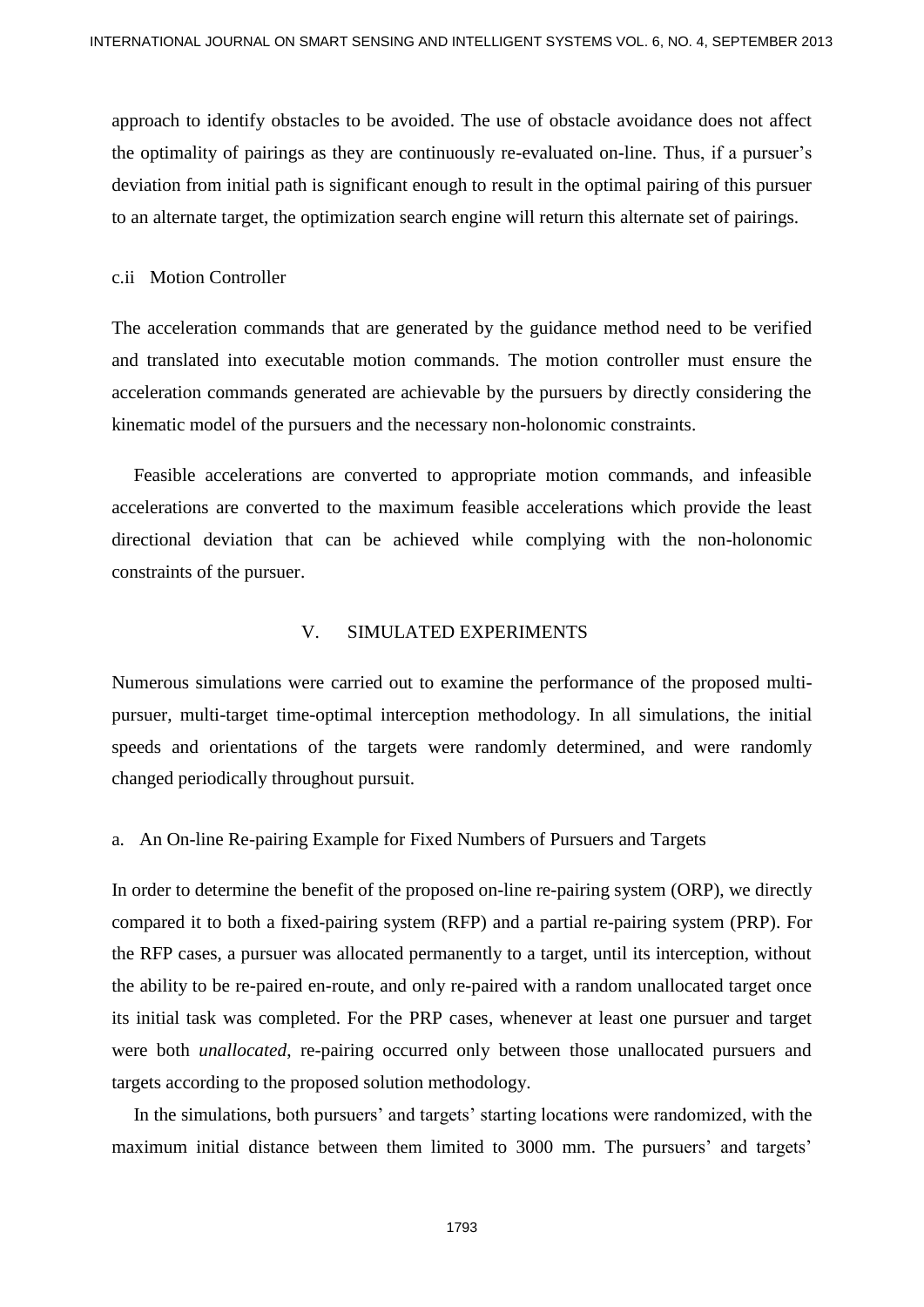maximum speed were restricted to 200 mm/s and 100 mm/s, respectively. For the ORP, Simulated Annealing was used to determine the pairings.

Table 2 shows simulation results for 200 trials, for various combinations of pursuer and target numbers that remained constant throughout the pursuit. The results clearly point to the tangible benefit of ORP over RFP.

| Number of<br><b>Pursuers</b> | Number of<br><b>Targets</b> | <b>RFP</b><br>mean<br>$(sd^*)$ | <b>PRP</b><br>mean<br>(sd) | <b>ORP</b><br>mean<br>(sd) |
|------------------------------|-----------------------------|--------------------------------|----------------------------|----------------------------|
|                              | 8                           | 17.04<br>(4.72)                | 11.13<br>(3.03)            | 10.47<br>(2.66)            |
| $\overline{4}$               | 12                          | 25.33<br>(5.93)                | 13.71<br>(3.78)            | 13.20<br>(2.99)            |
| 4                            | 16                          | 32.26<br>(6.68)                | 16.56<br>(4.55)            | 15.54<br>(3.44)            |

Table 2: Mean Interception Times (s)

 *\*sd*: standard deviation.

# b. System Scalability

For scalability analysis, simulations were carried out with increasing quantities of pursuers and targets in order to determine the CPU and memory usage, as well as the processing time for a complete interception such that 100% of targets were intercepted, on a computer with a 2.8 GHz Intel Core i7 processor. As can be noted in Table 3, there was a minimal increase in the processor load as the number of pursuers and targets increased. However, the processing time to compute the pairings increased as the number of pursuers and targets increased. For all simulations, regardless of size, memory usage fluctuated between 200,000 Kb and 340,000 Kb. For reasonable numbers of pursuers and targets (40 or less) this system is able to compute pairings for, and navigate, pursuers in near real-time.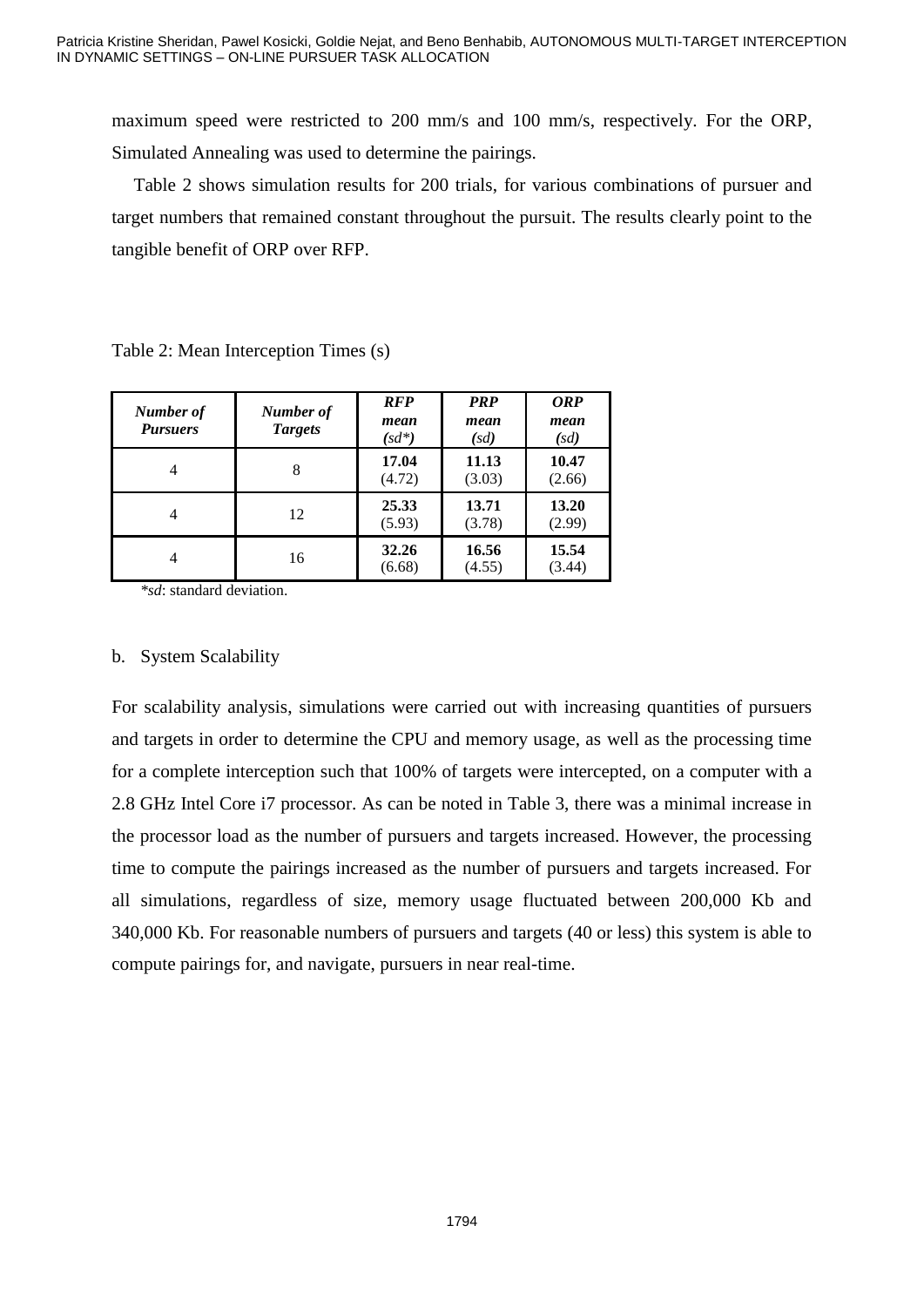| Number of<br><b>Pursuers</b> | Number of<br><b>Targets</b> | Average<br>CPU usage | <b>Peak CPU</b><br>usage $(\%)$ | <b>Mean</b><br><i>Interception</i><br>time(sd) | <b>Mean</b><br><b>Processing time</b><br>(sd) |
|------------------------------|-----------------------------|----------------------|---------------------------------|------------------------------------------------|-----------------------------------------------|
| 20                           | 20                          | 27%                  | 27%                             | 0:04.4(0:00.9)                                 | 0:02.9(0:00.2)                                |
| 40                           | 40                          | 25%                  | 27%                             | 0:03.4(0:00.7)                                 | 0:06.9(0:00.2)                                |
| 100                          | 100                         | 25%                  | 27%                             | 0:03.1(0:00.4)                                 | 0:27.3(0:01.5)                                |
| 200                          | 200                         | 25%                  | 27%                             | 0:02.9(0:00.5)                                 | 1:11.4(0:08.3)                                |
| 500                          | 500                         | 25%                  | 32%                             | 0:02.2(0:00.4)                                 | 3:23.8(0:20.4)                                |
| 1000                         | 1000                        | 27%                  | 35%                             | 0:01.4(0:00.2)                                 | 7:21.6(0:37.8)                                |

Table 3: CPU usage and processing time for increasing numbers of pursuer/target pairs for 20 trials - times shown in minutes

## c. A Re-pairing Example for Variable Numbers of Pursuers and Targets

A detailed OPR and PRP re-pairing example is discussed herein to further demonstrate the performance of the proposed methodology. The example starts with five pursuers and five targets, whose motion characteristics are given in Table 4. In order to simulate the physical limitations of the pursuers used in experimentation (Section VI), pursuer maximum speed and lateral acceleration were restricted to 20 mm/s and 20 mm/s<sup>2</sup>, respectively. The simulation graphs shown in Figure 2 for ORP are segmented to demonstrate the changes in pursuers' pairings and trajectories from the onset of the pursuit up until each of the defining moments of the pursuit, where an event forcing a change in pairings occurs. For the proposed solution methodology example, pairings were continually updated at least five times per second. The PRP method, shown in Figure 3, operated as described in Section V.a.

For all the figures, pursuer/target starting positions are indicated by hollow circles, the interception of a target by a pursuer is shown by a hollow square, a pursuer/target appearing during the pursuit by a solid circle, a pursuer/target disappearing during the pursuit by a solid triangle, and the instantaneous location of a ghost target by a '+' in Figure 2 only.

As can be noted through the pursuers' trajectories in Figure 2, the proposed on-line ORP methodology is quite efficient in re-pairing, especially, as pursuer/target numbers vary and the targets freely maneuver. The PRP method took 12.7 seconds to intercept all targets, while ORP required 8.2 seconds. A comparison of pairing assignments are given in Table 5.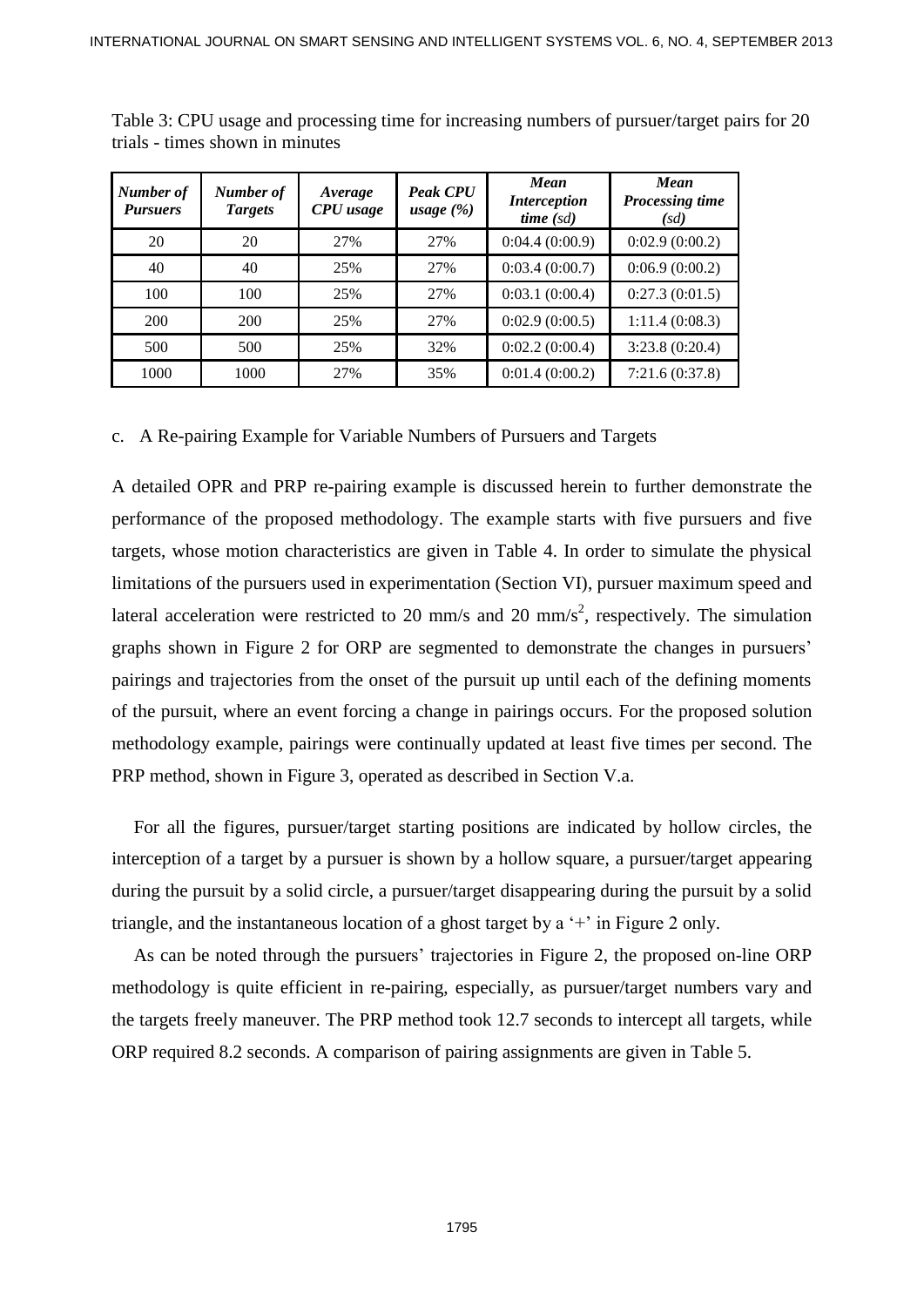| <b>Target Number</b> | <b>Path Followed</b> | <b>Max Speed (mm/s)</b> |
|----------------------|----------------------|-------------------------|
|                      | Random               |                         |
|                      | Random               |                         |
|                      | Random               |                         |
|                      | Sinusoidal           | 14                      |
|                      | Sinusoidal           | 16                      |
|                      | Circular             |                         |

Table 4: Target-Motion Information



Figure 2 (a). Initial pairings: P1/T1, P2/T2, P3/T3, P4/T4, and P5/T5. At Time A, T1 turns 90° CCW, T2 turns 45° CCW, and T3 turns 120° CCW, demonstrated by the thin red lines, which cause a change in pairings to P1/T2 and P2/T1



Figure 2 (b). At Time B, P6 enters the workspace. P6 is allocated to a Ghost Target GT6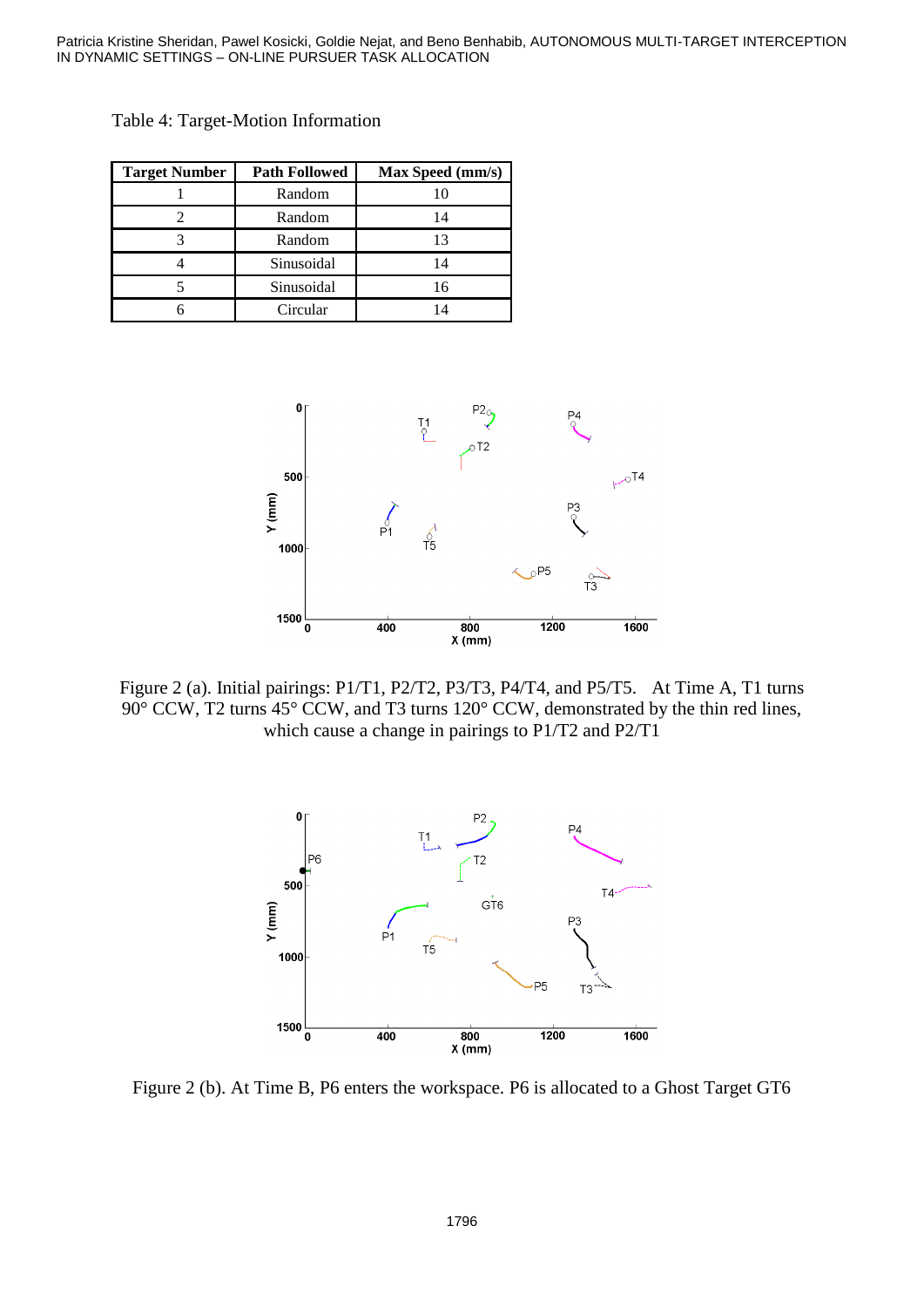

Figure 2 (c). At Time C, P3 intercepts T3 and it is re-allocated to GT3



Figure 2 (d). At Time D, P2 intercepts T1, and P5 disappears. P2 is re-allocated to T2 and P1 is re-allocated to T5



Figure 2 (e). At Time E, T6 appears. P6 is re-paired with T6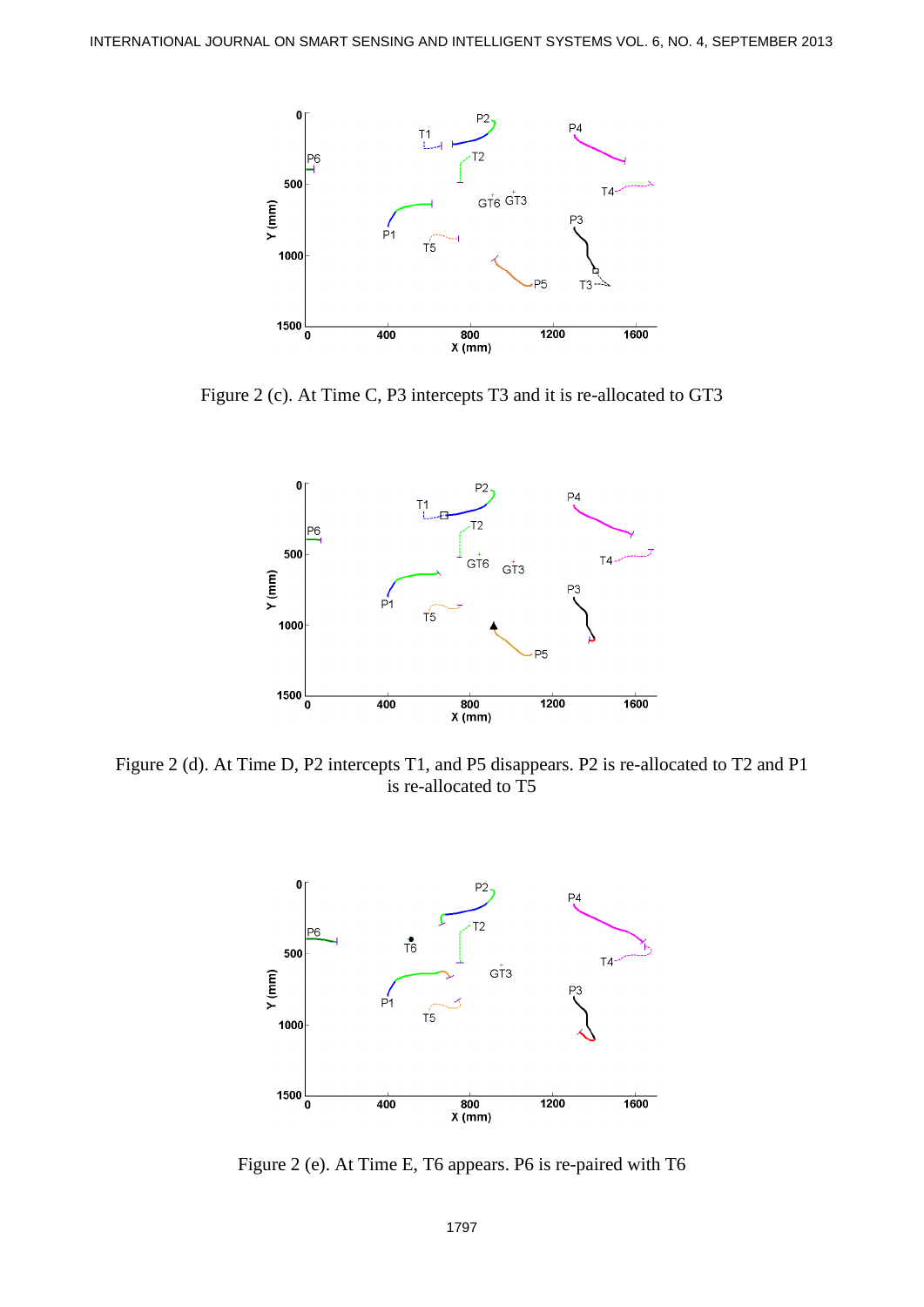Patricia Kristine Sheridan, Pawel Kosicki, Goldie Nejat, and Beno Benhabib, AUTONOMOUS MULTI-TARGET INTERCEPTION IN DYNAMIC SETTINGS – ON-LINE PURSUER TASK ALLOCATION



Figure 2 (f). At Time F, P4 intercepts T4. P4 is then re-allocated to GT4



Figure 2 (g). At Time G, P1 intercepts T5, and T2 disappears. All ghost target locations collapse onto the location of T6, and it is pursued by all pursuers



Figure 2 (h). The simulation ends when P6 intercepts T6 at Time H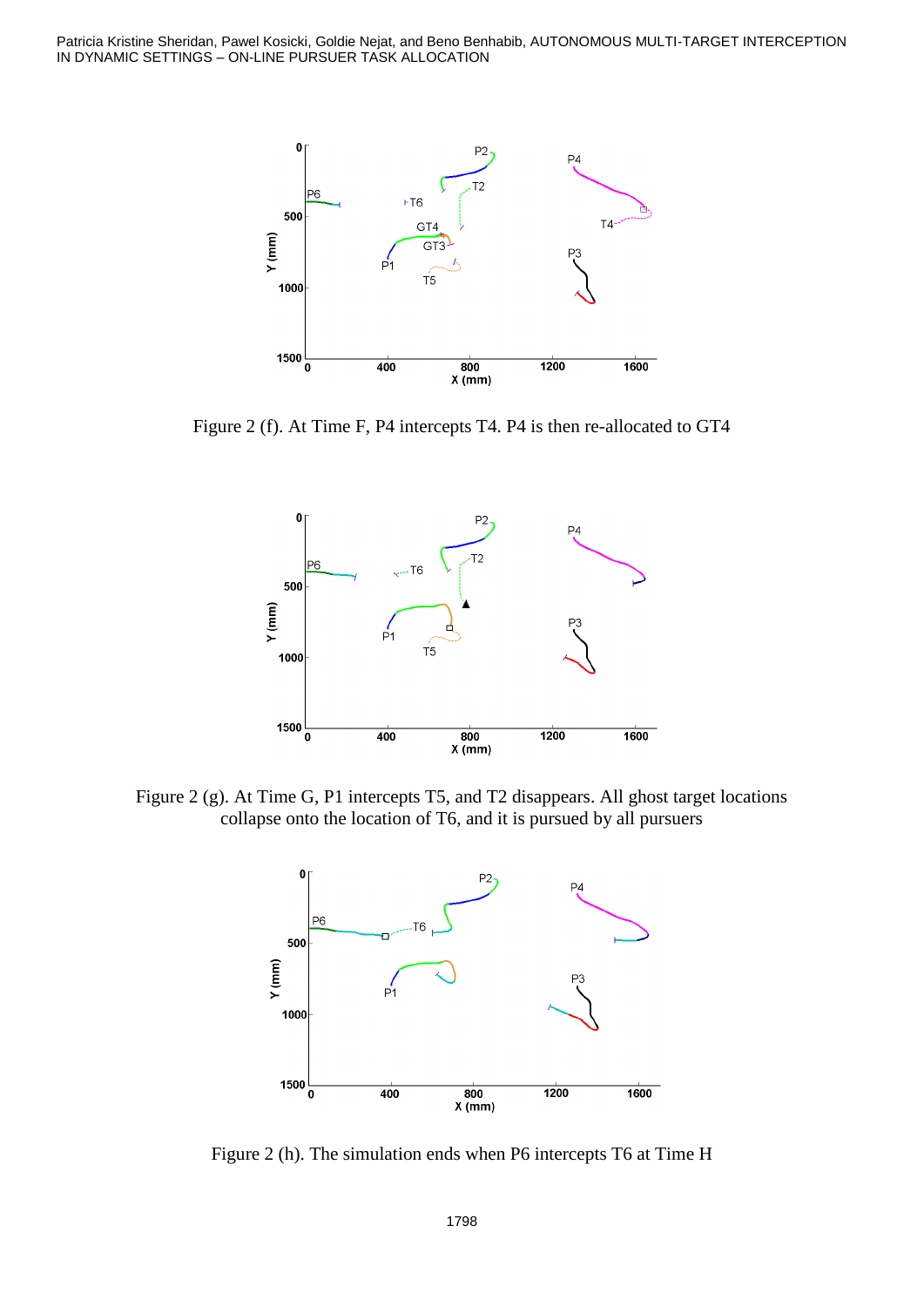

Figure 3. Simulation example using the PRP method of re-pairing

Table 5: Pursuer/target Pairing Changes for Figures 2 and 3

| <b>Time</b>  | Changes that occur in one method                                | <b>Pairing Changes</b>     |                                  |  |
|--------------|-----------------------------------------------------------------|----------------------------|----------------------------------|--|
|              |                                                                 | <b>PRP</b>                 | <b>ORP</b>                       |  |
| $\mathbf{A}$ |                                                                 |                            | P1/T2<br>P2/T1                   |  |
| B            |                                                                 | P6/GT6                     | P6/GT6                           |  |
| C            |                                                                 | P3/GT3                     | P3/GT3                           |  |
| D            | $ORP - P2$ intercepts T1                                        | P3/T5                      | P1/T5<br>P2/T2                   |  |
| E            |                                                                 | P6/T6                      | P6/T6                            |  |
| F            |                                                                 | P4/GT4                     | P4/GT4                           |  |
| G            | $ORP - P1$ intercepts T5, and ghost<br>targets collapse onto T6 | P2/GT2                     | P1/T6<br>P2/T6<br>P3/T6<br>P4/T6 |  |
| H            |                                                                 | P6/GT6                     | End                              |  |
| I            | $PRP - P1$ intercepts T1, and ghost<br>targets collapse onto T5 | P1/T5 P2/T5<br>P4/T5 P6/T5 |                                  |  |
| J            | $PRP - P3$ intercepts $T5$                                      | End                        |                                  |  |

## VI. PHYSICAL EXPERIMENTS

Numerous physical experiments were carried out to examine the performance of the on-line re-pairing method detailed above. Two of these experiments are presented herein.

## a. Set-up and Procedure

The physical layout of the set-up is shown in Figure 4, and the hardware used is detailed in Table 6. The software is run on the same PC used in the simulations and comprises of three primary modules: (*i*) image-processing module, which extracts the colour-coded positions of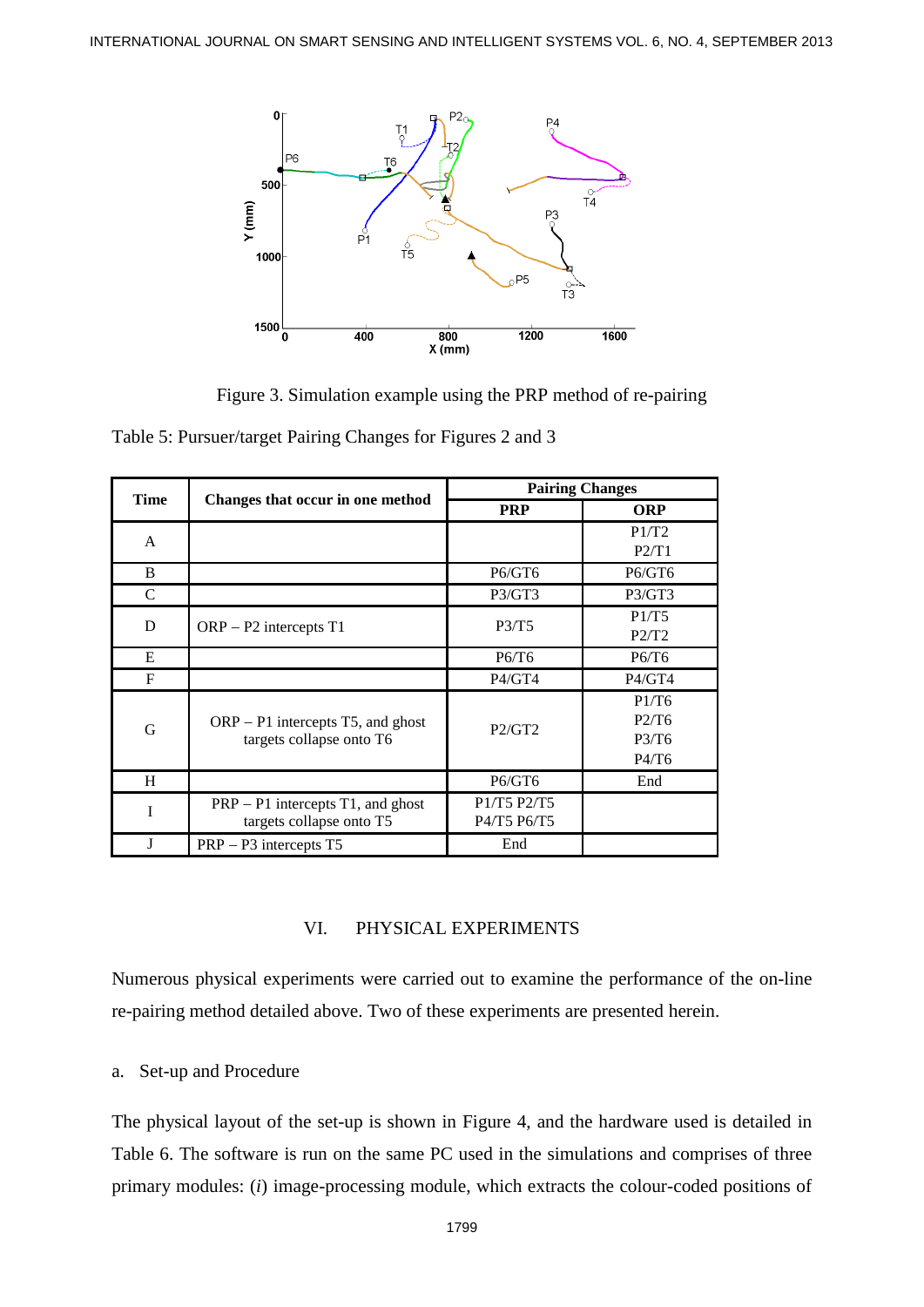the pursuer robots, (*ii*) optimal pursuer/target pairing module, and (*iii*) pursuer-motion planning and execution module, which calculates acceleration commands for all pursuers using APGL and broadcasts via a *Bluetooth* module.

Due to the limited number of (three) mobile robots, used as pursuers, the targets were 'simulated'. Namely, the (physical) robots pursued 'virtual' targets, operating in a mixed real/virtual environment. One must note that since target-state data is obtained from the Blackboard, whether it is real or simulated would not be distinguishable by the pairing algorithm nor would it affect the motion of the pursuers.

The overhead CCD camera captures images at a rate of 30 fps, and transfers them to a PCbased frame grabber. All pursuer robots implement obstacle avoidance, while, as in the simulations, their speed and lateral acceleration were restricted to 20 mm/s and 20 mm/s<sup>2</sup>, respectively.





Figure 4. (a) Set-up Layout, and (b) Close-up View of the Field with Pursuer Robots

# Table 6: Experimental Set-up

| Component     | <b>Features</b>                                               |
|---------------|---------------------------------------------------------------|
| Host computer | Windows-based PC, with frame grabber, and Bluetooth           |
| Mobile Robots | Miabot-Pro - Bluetooth                                        |
| CCD Camera    | $640 \times 480$ pixels; focal length: 6 mm; height: ~2000 mm |
| Floor         | $2000$ mm $\times$ 1500 mm; Felt                              |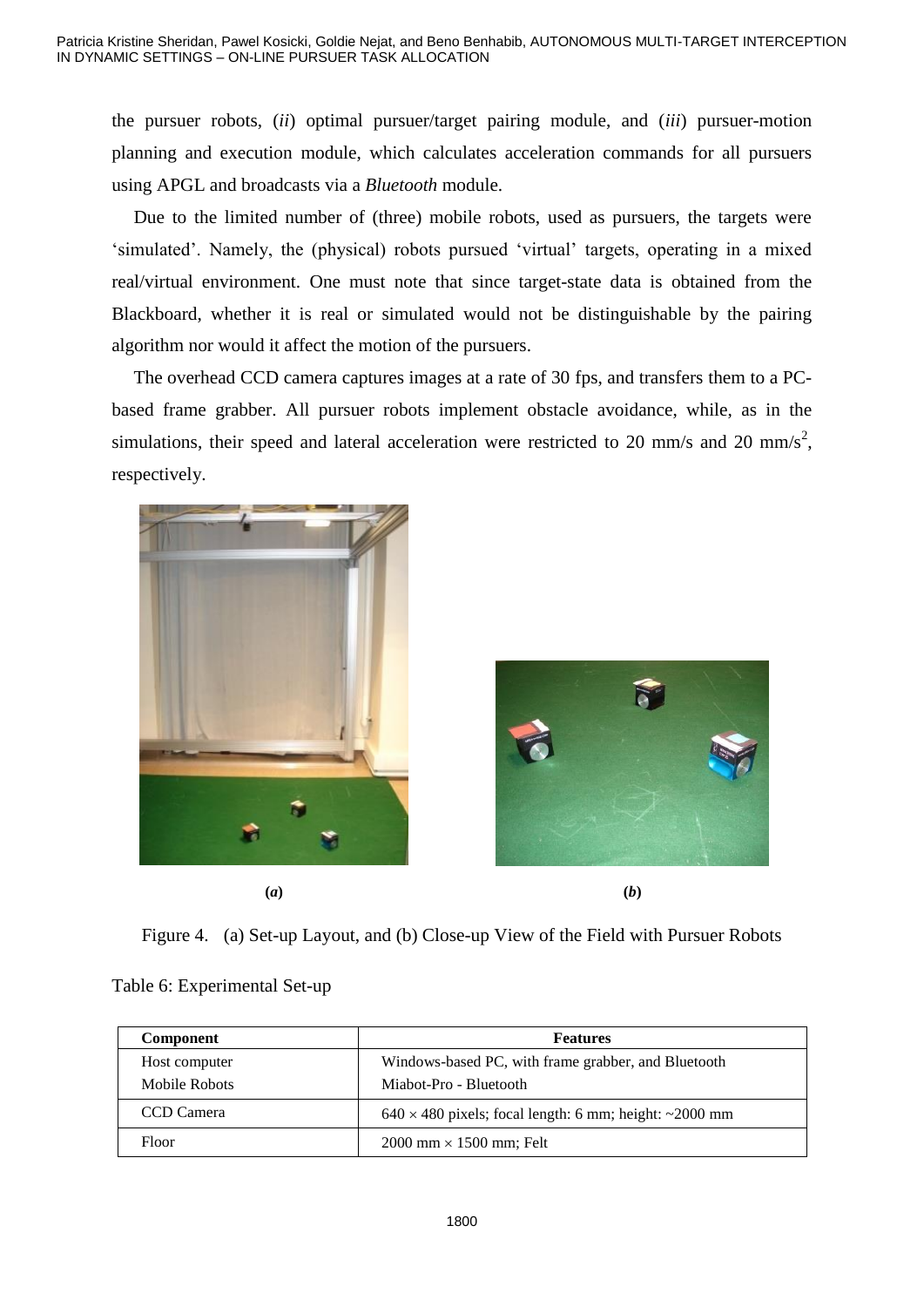For robustness analysis, the experiments were repeated three times under identical conditions (including target motion). All experiments were also simulated. The pairing and re-pairing results of the simulations and experiments were in complete agreement.

For the simulation graphs, all in-figure notations follow the same legend as that of Figure 2 in Section V.c. On the experimental results only pursuers/targets entering or exiting the scene are marked.

#### a.i Experiment 1

This experiment demonstrates the methodology's ability to address targets randomly appearing in or disappearing from the scene. Table 7 provides the motion characteristics of the simulated targets. Figures 5 and 6 present both the simulation and experimental results, respectively. The interception times for all three experimental runs are given in Table 8.

Table 7: Target Information for Experiment 1

| <b>Target Identity</b> | <b>Motion Type</b> | Max Speed (mm/s) |
|------------------------|--------------------|------------------|
|                        | Sinusoidal         |                  |
|                        | Circular           |                  |
|                        | Random             | 13               |
|                        | Straight*          | 13               |
|                        | Random             |                  |
|                        | Circular           |                  |

\*The time to turn left of T4 is random.

At the start of pursuit, each pursuer is first paired with the target closest to it: P1/T1, P2/T2, and P3/T3, while the targets T4 and T5 are left not-pursued:

- At Time A, T1 and T2 pass each other, and it becomes more optimal for P1 to intercept T2, and P2 to intercept T1.
- At Time B, T6 enters the scene, and is left not-pursued as the previous pairings are deemed to be optimal.
- At Time C, P3 intercepts T3, and is re-paired with T4.
- At Time D, P1 intercepts T2, and is re-paired with T6.
- At Time E, T1 disappears, and P2 is re-paired with T5.
- At Time F, P3 intercepts T4 and is re-paired with GT3, located at the weighted distance between T5 and T6.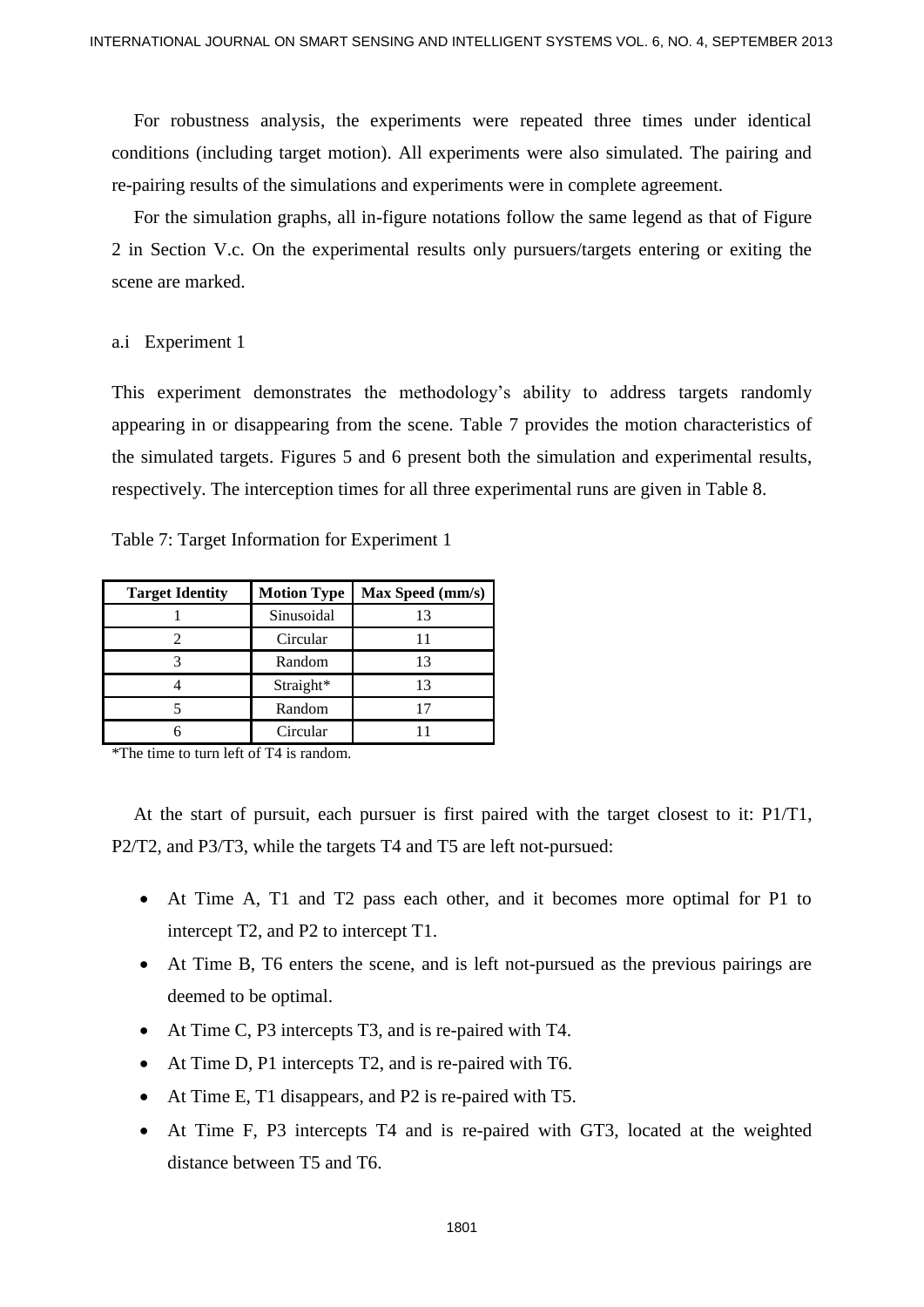- At Time G, P1 intercepts T6, and there remains only one not-intercepted target. All ghost targets merge onto T5.
- At Time H, P2 intercepts T5.



Figure 5. Pursuer Trajectories for Experiment-1 Simulation



Figure 6. Pursuer Trajectories for Experiment 1, Three Experiments

Table 8: Interception Times for Experiment 1

| <b>Trial</b> | <b>Interception Time (s)</b> |  |
|--------------|------------------------------|--|
|              | 63.7                         |  |
|              | 64.9                         |  |
|              | 65.3                         |  |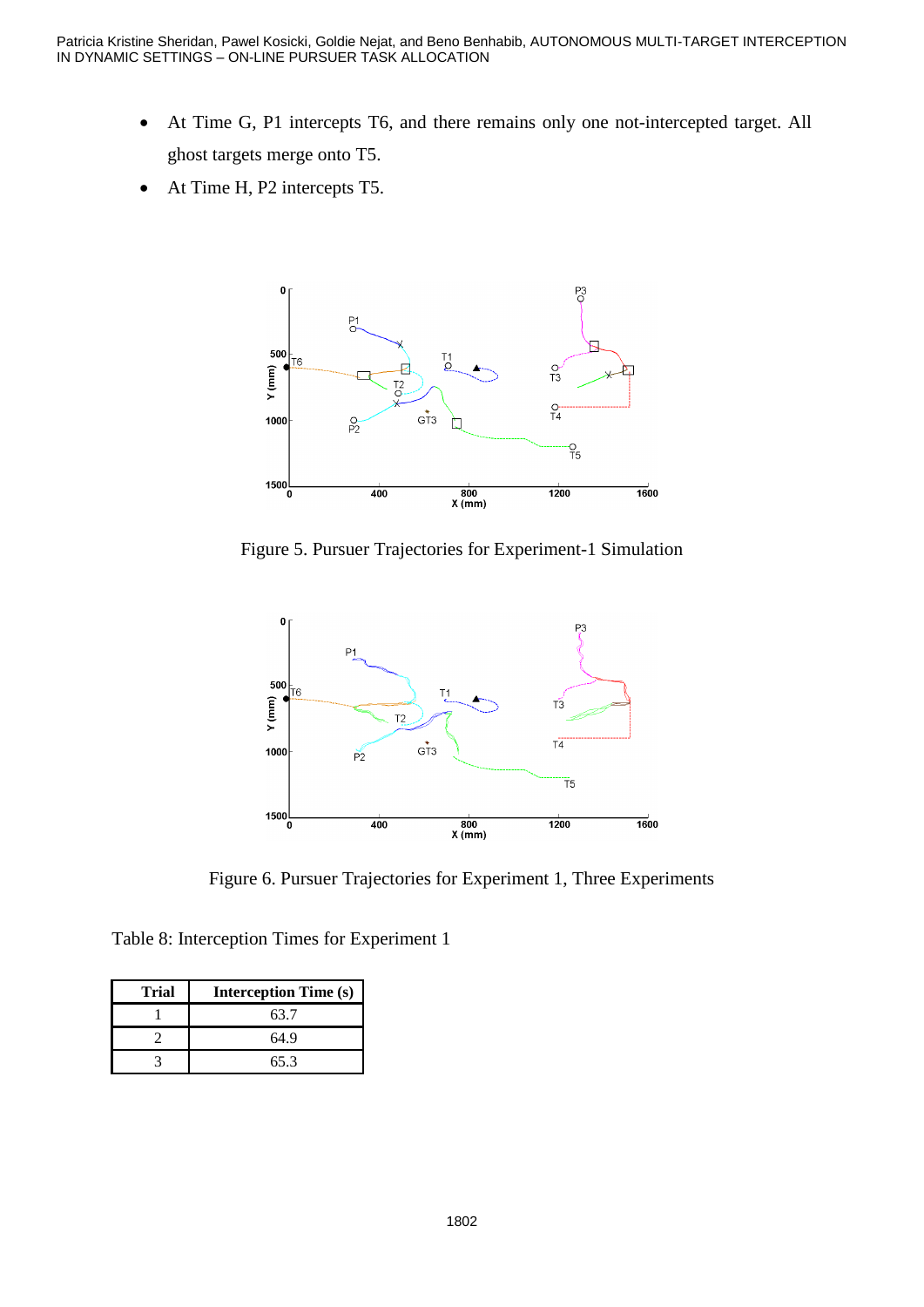## a.ii Experiment 2

Experiment 2 expands on Experiment 1 by additionally considering pursuers entering or exiting the scene. Table 9 provides the motion characteristics of the simulated targets. The simulation and experimental results are shown in Figures 7 and 8, respectively. The interception times for all three experimental runs are given in Table 10.

Table 9: Target Information for Experiment 2

| <b>Target Identity</b> | <b>Motion Type</b> | Max Speed (mm/s) |
|------------------------|--------------------|------------------|
|                        | Random             |                  |
|                        | Sinusoidal         |                  |
|                        | Random             |                  |
|                        | Sinusoidal         | 12               |
|                        | Sinusoidal         |                  |

At the start of pursuit, each pursuer is first paired with the target closest to it: P1/T1, P2/T2, while T3 and T4 are left not-pursued:

- At Time A, T5 enters the scene, and is left not-pursued as the original pairings are deemed to be optimal.
- At Time B, P2 intercepts T2, and is re-paired with T3.
- At Time C, P1 intercepts T1, and is consumed upon interception.
- At Time D, P3 enters the scene and is paired with T5.
- At Time E, P2 intercepts T3, and is re-paired with T4.
- At Time F, P3 intercepts T5, and only one target is left in the scene. Thus, T4 is pursued by all pursuers.
- At Time G, P2 intercepts T4.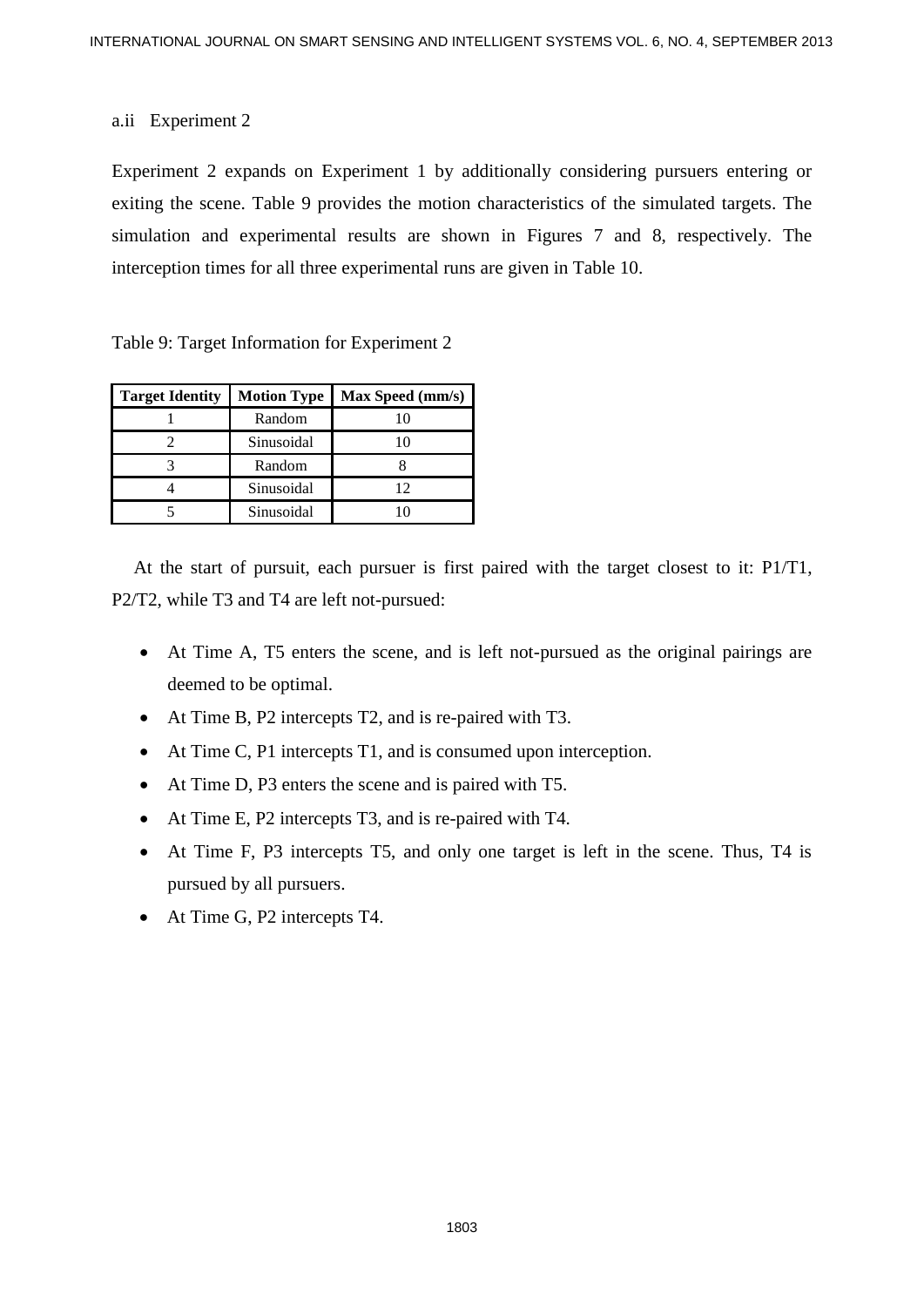Patricia Kristine Sheridan, Pawel Kosicki, Goldie Nejat, and Beno Benhabib, AUTONOMOUS MULTI-TARGET INTERCEPTION IN DYNAMIC SETTINGS – ON-LINE PURSUER TASK ALLOCATION



Figure 7. Pursuer Trajectories for Experiment-2 Simulation



Figure 8. Pursuer Trajectories for Experiment 2, Three Experiments

For Experiments 1 and 2, during the pursuits, the pairings were re-evaluated an average of 270 and 380 times, respectively, even though a stable task-allocation is depicted.

Table 10: Interception Times for Experiment 2

| <b>Trial</b> | <b>Interception Time (s)</b> |  |
|--------------|------------------------------|--|
|              | 73.2                         |  |
|              | 72.2                         |  |
|              | 72 O                         |  |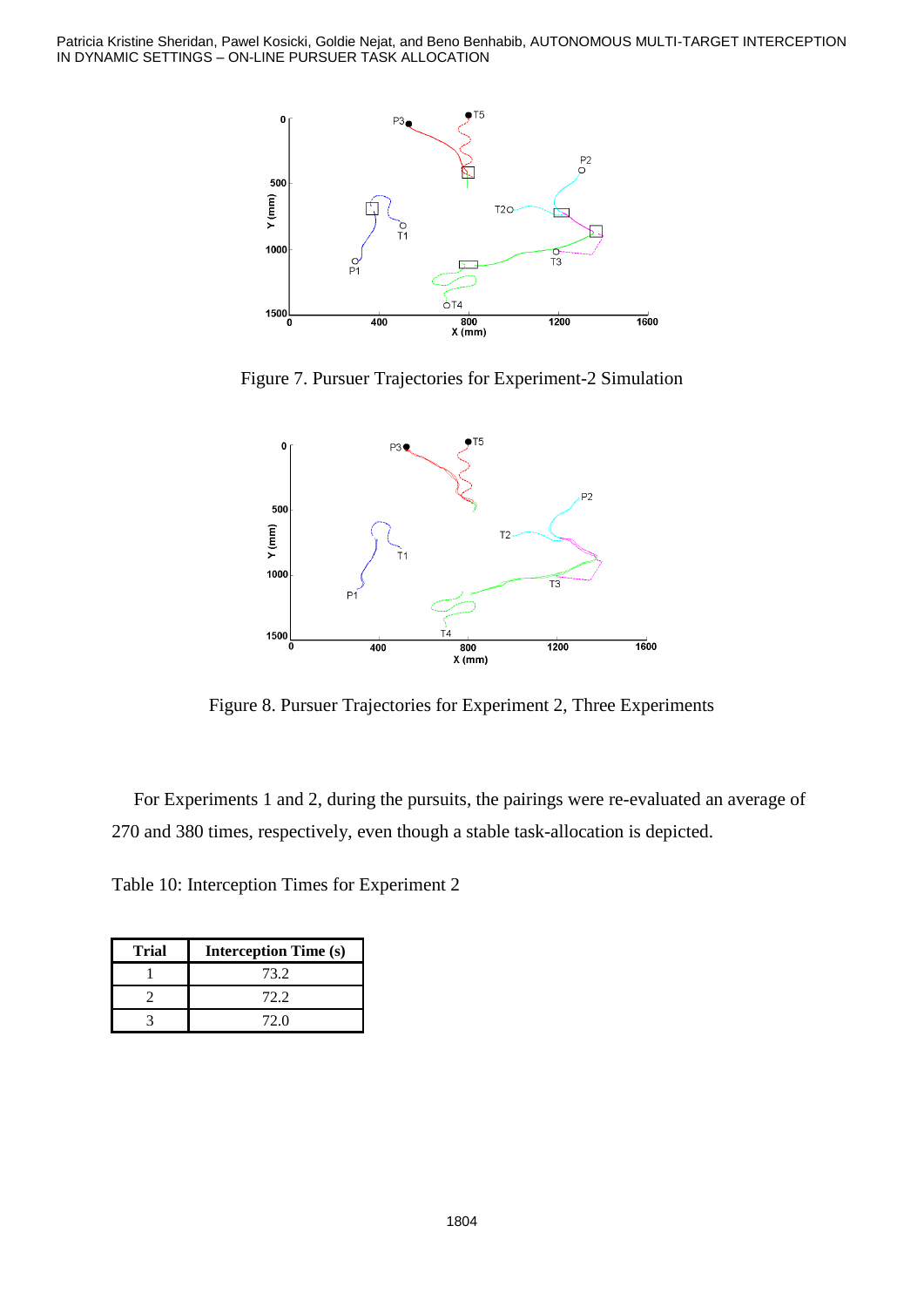#### VII. CONCLUSIONS

A novel methodology is proposed for the on-line coordinated interception of a variable number of targets with high maneuverability by a team of pursuer robots. The solution approach comprises four modules: Task-Allocation, Navigation, Information-Acquisition, and (real-time) Data-Management via a Blackboard. Pursuer/target re-pairings are achieved by an optimization search engine in an on-line mode. Each pursuer executes its task independently and autonomously, with navigation guidance used for time-optimal motion planning.

Simulations show the proposed methodology is able to decrease interception times when compared with systems which do not constantly re-evaluate pairings for scenarios in which numbers of pursuers and targets are variable. Experiments verified the robustness of the proposed task-allocation methodology in determining optimal pairings and coordinating pursuers' motions.

*Acknowledgements: We acknowledge the assistance of Dr. Eryong She in preparation of this manuscript.*

*Funding: This work was supported by the Natural Sciences and Engineering Research Council of Canada (NSERC).*

#### REFERENCES

- 1. Chung CF, Furukawa T. Coordinated pursuer control using particle filters for autonomous search-and-capture. Robot Auton Syst. 2009; 57:700-711.
- 2. Biswas S, Gupta S, Yu F, et al. Collaborative Multi-Target Tracking using Networked Micro-Robotic Vehicles. Def Transform Net-Centric Syst. 2007; 6578(12): 1-11.
- 3. Sheridan PK, Kosicki P, Liu C, et al. On-Line Task Allocation for the Robotic Interception of Multiple Targets in Dynamic Settings. In: IEEE/ASME Conference on Advanced Intelligent Mechatronics; 2010 July 6-9; Montreal, Canada.
- 4. Wu L, Xing C, Lu F, et al. An Anytime Algorithm Applied to Dynamic Weapon-Target Allocation Problem with Decreasing Weapons and Targets. In: IEEE Congress on Evolutionary Computation; 2008 June 1-6; Hong Kong.
- 5. Beard BW, McLain TW, Goodrich MA, et al. Coordinated Target Assignment and Intercept for Unmanned Air Vehicles. IEEE Trans. Robot Autom. 2002; 18(6): 911-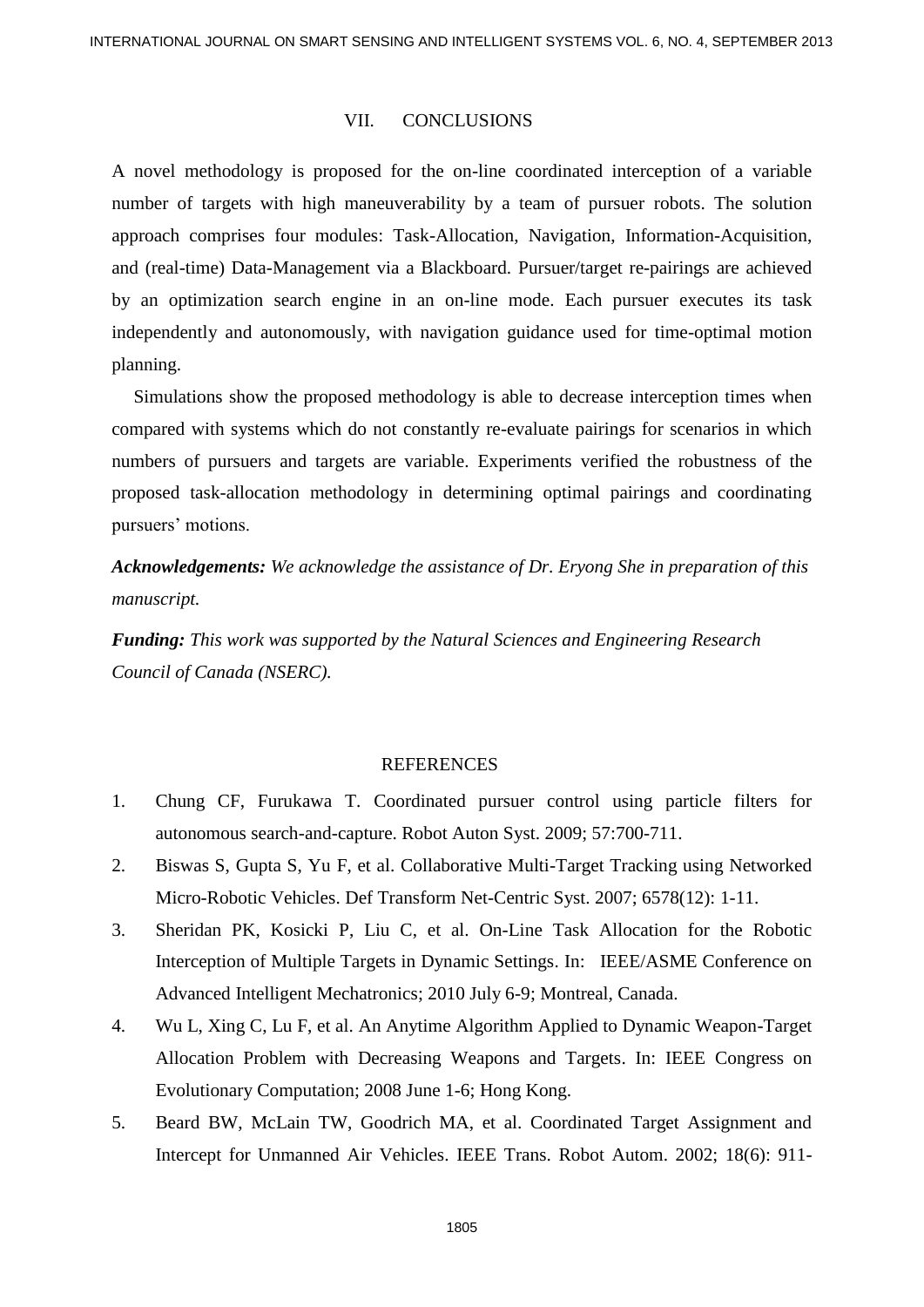922.

- 6. Tsalatsanis A, Yalcin A, Valavanis KP. Optimized Task Allocation in Cooperative Robot Teams. In: Mediterranean Conference on Control & Automation; 2009 June 24- 26; Thessaloniki, Greece.
- 7. Kunwar F, Benhabib B. Advanced Predictive Guidance Navigation for Mobile Robots: A Novel Strategy for Rendezvous in Dynamic Settings. Int. J Smart Sens Intell Syst. 2008; 1( 40): 858-890.
- 8. Agah F, Mehrandezh M, Fenton RG, et al. On-line Robotic Interception Planning Using Rendezvous-Guidance Technique. J. Intell Robot Syst.: Theory Appl. 2004; 40(1): 23- 44.
- 9. Helvig CS, Robins G, Zelikovsky A. Moving-Target TSP and Related Problems. In: European Symposium on Algorithms; 1998 August 24-26; Venice Italy.
- 10. Černý V. Thermodynamical approach to the traveling salesman problem: An efficient simulation algorithm. J Optim. Theory Appl. 1985; 45(1): 41-51.
- 11. Lin S, Kerninghan BW. An Effective Heuristic Algorithm for the Traveling-Salesman Problem. Oper Res. 1973; 21(2): 498-516.
- 12. Derr K, Manic M: Multi-Robot, Multi-Target Particle Swarm Optimization Search in Noisy Wireless Environments. In: Conference on Human System Interaction. 2009, May 21-23; Catania, Italy.
- 13. Chang KY, Jan GE, Su C-M, et al. Optimal Interceptions on Two-Dimensional Grids with Obstacles. J Navig. 2008; 61: 31-34.
- 14. McLain TW, Beard RW, Kelsey JM. Experimental Demonstration of Multiple Robot Cooperative Target Intercept. In: AIAA Guidance, Navigation, and Control Conference and Exhibit; 2002 August; Monterey, USA.
- 15. Flores Campos JA, Rosas Flores JA, Palacios Montufar C. Robot Trajectory Planning for Multiple 3D Moving Objects Interception: a Polynomial Interpolation Approach. In: Electronics, Robotics and Automotive Mechanics Conference; 2008 September 30 – October 4; Cuernavaca, Mexico.
- 16. Earl MG, D'Andrea R. A decomposition approach to multi-vehicle cooperative control. Robot Auton Syst. 2007; 55(4): 276-291.
- 17. Reimann J, Vachtsevanos G. UAVs in Urban Operations: Target Interception and Containment. J Intell Robot Syst. 2006; 47(4): 383–396.
- 18. Mataric MJ, Sukhatme GS, Ostergaard EH. Multi-Robot Task Allocation in Uncertain